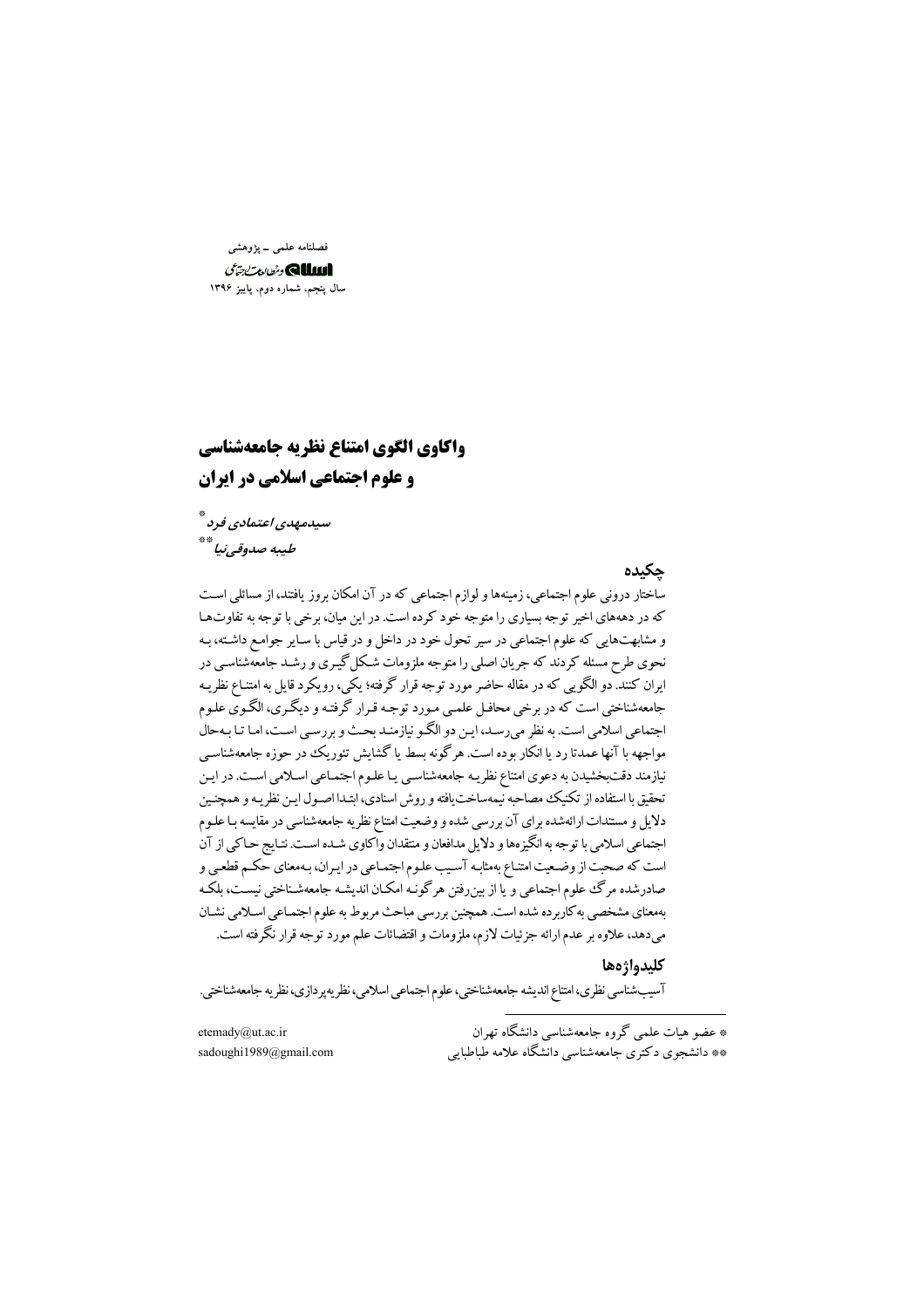#### مقدمه و بیان مسئله

از جملـه اصـول شـناختي جامعهشناسـي كـه داراي لـوازم روششـناختي مهمـي اسـت، بازاندیشانهبودن و ابتنای این گونه شناخت بر وضعیت اجتمـاعی اسـت. در مقایسـه بـا سـایر شناختهای اجتمـاعی، جامعهشناسـی فهمـی زمینهمنـد اسـت کـه در یـی توصـیف و تبیـین وضعیتهای بغرنج اجتماعی در شرایط مدرن برمیآید. بسیاری از تلاش های آکادمیک در قالبهای مختلف در این زمینه، نشاندهنده چنین تلاشی است. ٰ بـا ایـن حـال هنـوز فاصـله قابـل تـوجهي تـا اعتبـار و اتقــان چنـين شـناخت۱ايي بـه منظـور زمينهمنــدكردن الگوهــاي جامعهشناختی ایرانی مبتنی بر مطالعات تاریخی\_ تجربی داریم (توفیق،۱۳۹۰: ۴).

آنچه شناخت جامعهشناختی را از تلاش ها برای بومی سازی یا زمینهمندکردن آن متمـایز می کند، اولویت و اهمیتی است که به ای شناخت وضعیتهای اجتمـاعی معاصـر فـارغ از ارزش ها و هنجارهای تجویزی است که خود از دل اقتضاءات میدانی و زمینهای ضیرورت یافتهاند. بـه عبـارت دیگـر، هـدف از الگوهـاي جامعهشـناختي در سـاحت علـوم اجتمـاعي معاصر، آن حوزهای از مطالعات اجتماعی نیست که در مقام داور و مشـاور سیاسـت گذاری اجتماعی ایفای نقش می کند؛ و بر اساس فهمی از «وضعیت مطلوب» و با رویکرد «مهندسی اجتماعي» به آسيبشناسي وضع موجود مي پردازد (همان: ۴)؛ چراكه چنـين دانشـي همچـون رشتههای بالینی از جمله علوم پزشکی بیشتر به فن شباهت دارد تا علم. از ایـن(و، الگوهـای شـناخت اجتمـاعي مـدرن در قالبِهـاي جامعهشناسـي گرچـه داراي اقتضـاءات مهندسـي اجتماعی است اما برخلاف آنها تمایزی منطقی میان دانش وجودی و دانش هنجاری (یعنبی شناخت آنچه هست و شناخت آنچه باید باشد) فرض می شود تا بتواند به اقتضاءات زمینهای و عملي خود نيز بهتر دست يابد (وبر،١٣٩٠: ٨٨).

ممکن است این اشکال در بدو امر به ذهن متبادر شود که الگوی نظری جامعهشـناختی

۱. همایش های متعددی در این زمینه برگزارشده که برخی از آنها عبارتند از: وضعیت علوم اجتماعی در آموزش و پرورش (۱۳۶۷)؛ جامعهشناسی و توسعه (۱۳۷۰)؛ وضعیت آموزش علوم اجتماعی در ایران (۱۳۷۷)؛ مسائل علوم اجتماعی ایران (۱۳۸۵)؛ علم بومی علم جهانی؛ امکان یا امتناع (۱۳۸۶)؛ کنکاش۵ای نظری و مفهومی دربارهٔ جامعهٔ ایران (۱۳۸۷)؛ علوم اجتماعی در ایران؛ دستاوردها و چالشها (۱۳۸۹)؛ تفکر اجتماعی و جامعهشناسی در خاورمیانهٔ معاصر (۱۳۹۰)؛ هشت دهه علوم اجتماعی (۱۳۹۴).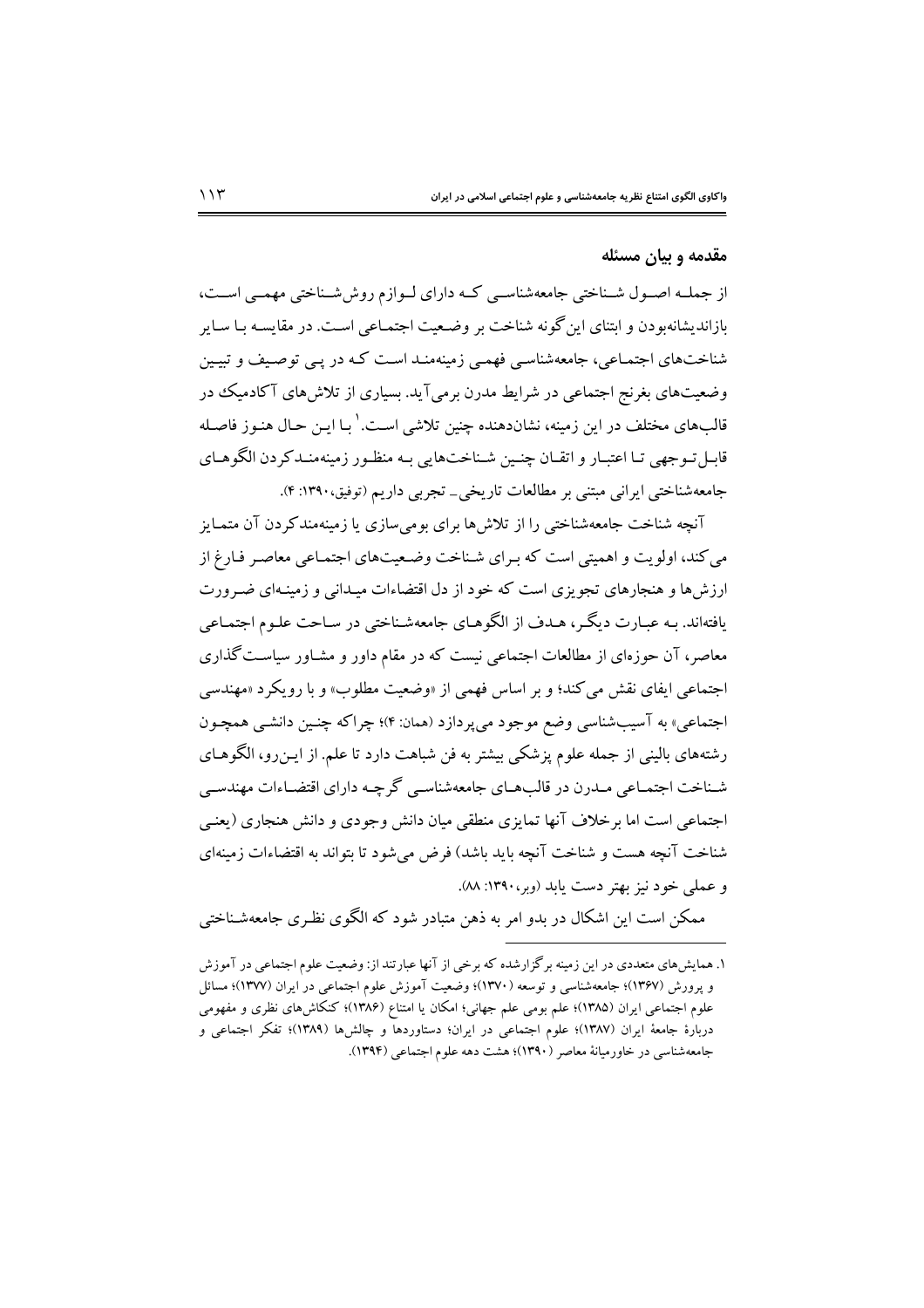اگر به نتیجه مفیدی جهت بهبود شرایط اجتماعی نینجامد، نوعی فرار از مسئله و گیرافتـادن در برج عاج الگوهای ذهنی است. در مقابـل، گولــدنر کـه از جملـه منتقــدین رویکردهـای تقلیل گرایانه جامعهشناختی است نیز معتقد است بـدون نظریـههای آگـاهی بخش نسـبت بـه وضعیت وجودی، امکان ندارد فردی قادر باشد مسائل را آنگونـه کـه هسـت، درک کنـد؛ چه رسد به اینکه در یی بهبود یا تغییر شـرایط باشـد. در واقـع، افـرادی کـه گمـان می کننـد مي توانند كار تحولات جامعه را از نظريـات مربـوط بـه آن جـدا كننـد، بـدون نظريـه عمـل نمی کنند، اما عملکرد ادعایی شان قابل بررسی علمی یا بازاندیشی روش مند نیست و امکـان تصحیح یا جبران از آن سلب خواهد شد. به عبارت دیگر، اگر در پی استفاده از یک نظریـه نباشند، در آن صورت ناآگاهانه تحت تاثیر نظریهای قرار میگیرند که آنها را بهدنبال خود می کشد. در واقع، چون قادر به درک نظریههای خود نیستند، تسلیم نوعی حالت بیگـانگی شدهاند که خود علیه آن قیام کردهاند (گولدنر، ۱۳۶۸: ۲۲ و۲۳).

بر اساس آنچه ذکر شد، هرگونه مواجهه با وضعیت اجتمـاعی در شـرابط معاصـر ایـران که دارای پیچیدگی های خاص خود نیز هست، لاجرم سرشار از رویکردهـای نظـری اسـت که می تواند بهنحو آگاهانهای مورد بازاندیشی و اصلاح قرار گیرد یـا ناآگاهانـه طردشـده و امکان اصلاح آن از دست برود. آنچه اهمیت دارد، ضرورت بازاندیشی در شـناخت نظـری جامعهشناسانه معاصر در ایران و رویکردهـایی اسـت کـه گروههـای مختلـف بـرای نقـد یـا اصلاح آن اتخاذ کردهانـد. پرسـش اصـلي در مقالـه حاضـر بـه چيسـتي الگوهـاي مختلـف بازاندیشی در ارتباط با ظرفیتها و موانع شناخت نظری جامعهشناسبی و لـوازم آن مربـوط است. بدون توجه به چنین مسالهای، امکان نقد یا اصلاح وضعیتهای اجتماعی نیز دشوارتر میشود. مساله اصلی در مقاله حاضر، معطوف به چیستی و چگونگی چنـین بازاندیشـی،هایی است. خودآگاهی هـاي مـا نسـبت بـه وضـعيتهاي اجتمـاعي پـيشررو، منـوط بـه چنـين بازاندیشیهای صورتگرفته در باب الگوهای نظری جامعهشناختی در ایران است. موضـوع مطالعه در مقاله حاضر به صورت درجه دوم الگوهای نقادانه در این زمینه است. بـه منظـور پاسخ گویی به مساله اساسی تحقیق، بـه بررسـی دو رویکـرد اصـلی در ایـن زمینـه پرداختـه می شود که هر یک مبتنی بر اصول و انگیزههایی است و مدافعان خاصی نیز دارد: دسته نخست، قائلین به امتناع چنین اندیشهای در ایـران \_ علـی(غم اهمیـت و ضـرورت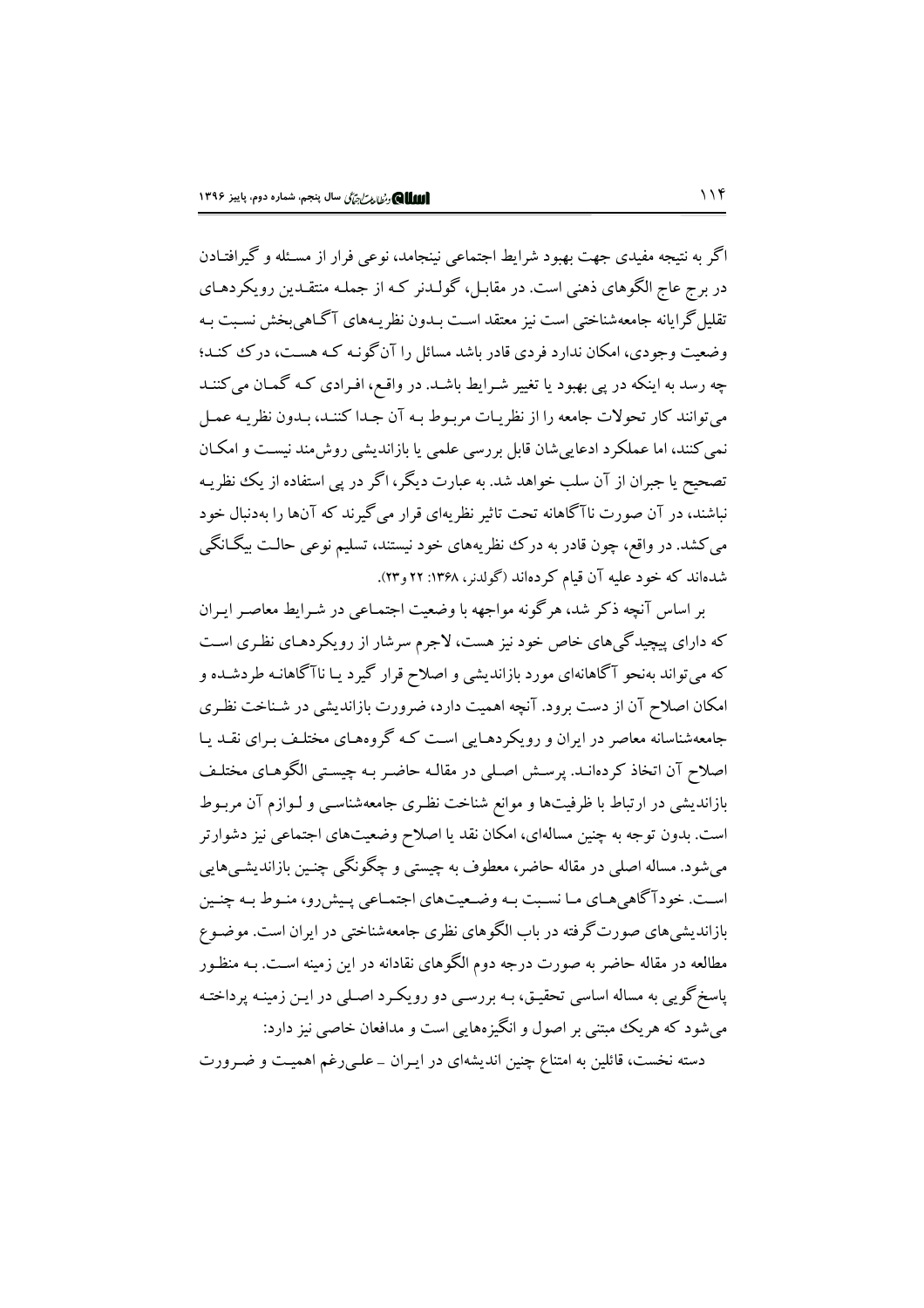آن \_ است. ايشان، باور دارند تاكنون الگوهاي نظري جامعهشناختي به منظور تبيين وضعيت کنونی ایران عمدتا نتوانستهاند در عین تاریخیبودن و لحاظ لـوازم انسـانی کـه لازمـه علـوم اجتماعی است، تاثیر متغیرهای اصلی و چگونگی روابط بین آنها را روشن کننـد. از ایـن منظر، جامعهشناسان کمتر قادر بودهاند بهطور تبیینی و تحلیلبی بـه بررسـی مسـائل اجتمـاعبی بیردازند و دانشی متناسب با موقعیت تاریخی و اجتماعی خود داشته باشند. بـر اسـاس چنـین رویکردی، ما در وضعیتی دوگانـه قـرار داریـم؛ از سـویی یـک گـرایش نظـری در علـوم اجتماعی ایران وجود دارد که دائما با ترجمههای جدید، این نظر را به وجود آورده که ایـن عمل راهی است برای برونرفت از این وضعیت؛ از سوی دیگر، علوم اجتماعی ما به شـدت درگیر نوعی یوزیتیویسم عامیانه و گستردهای شـده کـه تـاکنون راهـی بـه واقعیـت بـاز نک ده است.

دسته دوم، کسـانی هسـتند کـه براسـاس خاسـتگاههای متعلـق بـه علـوم اسـلامی تـلاش می کنند تا زمینهای برای گشودن طریقی بر چنین زمینهمندکردنی بیابنـد و شـناختی معتبـر از وضعیت کنونی اجتماع ایرانی ارایه دهند. از جملـه اهـدافی کـه ایـن دسـته دنبـال می کننـد، نقادی سایر خودآگاهیهای متاثر از الگوهای نظری جامعهشـناختی و ضـرورت دسـتLیابی به شناختی مُلهم از علوم اسلامی است.

#### روش پژوهش

با توجه به دو رویکرد اصلی مورد توجه در مقاله حاضـر، ابتـدا بـه بحـث از الگـوی نقادانـه امتناع نظریه جامعهشناختی با تاکیـد بـر مهمتـرین دعـاوی، دلایـل و مسـتندات آن پرداختـه مي شو د. براي اين منظو ر، آراي سيدجواد طباطبايي بهعنوان شاخص ترين چهره اين جريبان مورد واکاوی و تحلیل قرار گرفته است. اهمیت نگرش انتقادی سیدجواد طباطبایی دریاب نظریه جامعهشناختی از آنجا روشن می شود که جلسات و مباحث متعددی درباره نظـرات او توسط انجمنهای جامعهشناسی و محققان در این حوزه برگزار می شود. همـین امـر موجـب شده تا نقدهای فراوانی به ایدههای انتقادی او نیز رواج پابد. در این مقاله، مهمترین نقدهای مرتبط با پرسش اصلی مقاله مورد توجه و تامل قرار گرفته است. از سـوی دیگـر، در بحـث از آرای معطوف به اسلامیسازی علوم اجتماعی عمدتا آرای مربوط به محققان و متفکران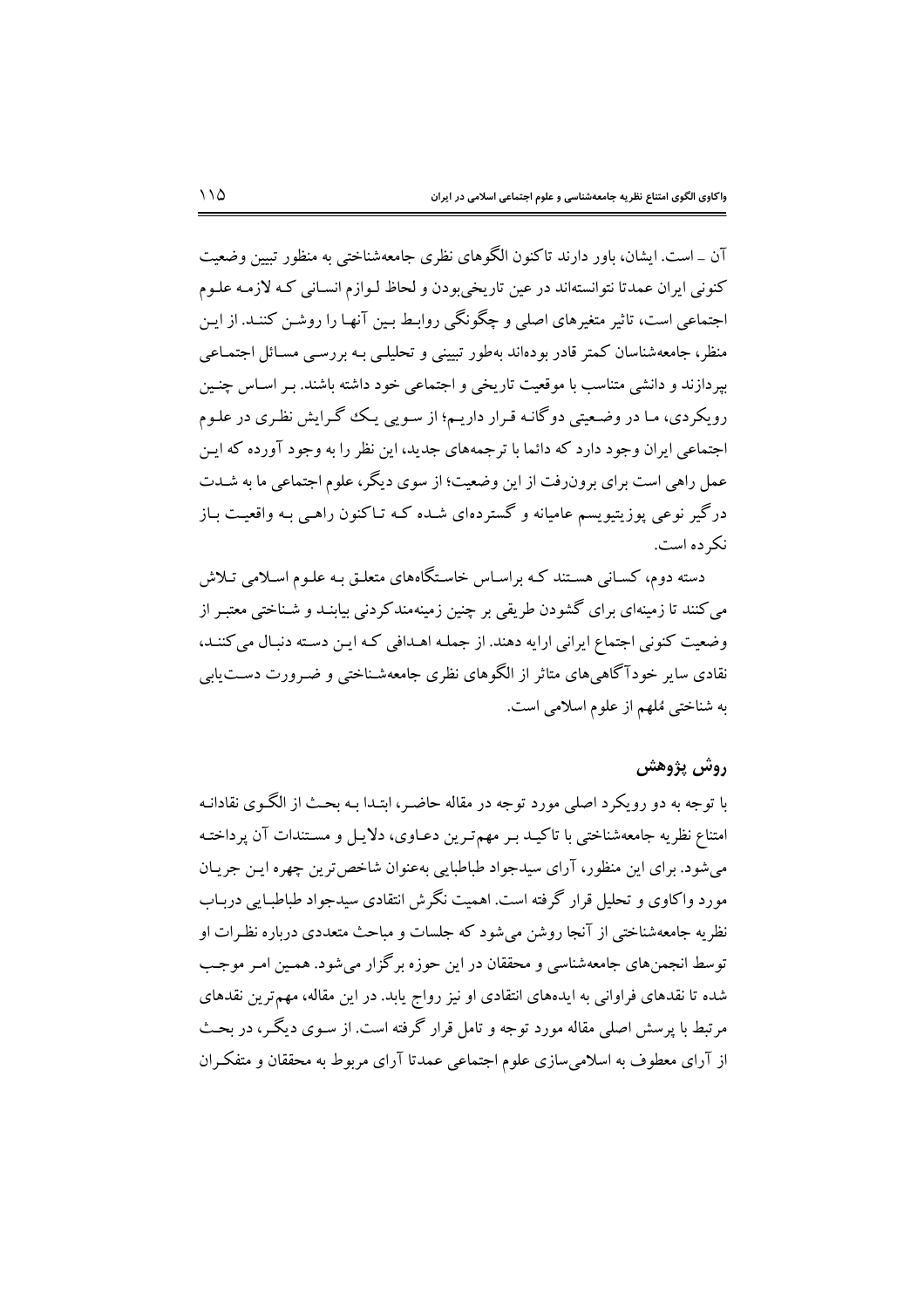در این حوزه با تاکید بر مباحث کلیدی که در سال\$ای اخیـر رواج یافتـه، مـورد بررسـی و ارزيابي قرار مي گيرد.

دادههای مربوط به بحث امتناع نظریه جامعهشناختی از طریق روش اسنادی\_کتابخانـهای جمع آوری شده است. با توجه به مباحث انتقادی کـه الگـوی امتنـاع اندیشـه جامعهشـناختی برانگيخت، مهم ترين نقدها به اين رويكرد نيز مورد توجه قرار مي گيرد. از اين رو، ابتدا ادلـه مربوط به الگوی امتناع با توجه به اسناد موجود اعم از: کتاب، مقاله و اسناد بـا روش تحليـل ثانو په ارزیابي مي گردد. سپس ادله منتقدين اين رويکرد در ميان جامعهشناسان نيـز بـا توجـه به تحلیل سخنرانی ها، <sup>۱</sup> متون و گفتارها واکاوی می شود. در مرحله بعد، دعاوی و ادله گروه دوم در حوزه اسلامی سازی علوم اجتماعی ارزیابی می شود. روش اصلی برای دست یابی بـه این هدف دو تکنیک اصلی تحلیل ثانو به و مصاحبههای عمیق بوده است. نحوه نمونه گیری به صورت گلولهبرفی و هدفمند بوده است. پس از استخراج اسامی افرادی که در این زمینـه دارای اهمیت و تاثیر بیشتری بودنـد، زمینـه بـرای دسـت۱بابی بـه متـون آنهـا فـراهم شـده و مصاحبههایی با آنها صورت گرفتـه اسـت. در حـین تحلیـل ثانویـه متـون و انجـام مصـاحبه، گفتوگوها ضبط شده و پیادهسازی شده و سپس بر أساس کدگذاریهای چندمرحلـهای، مقولات کلیدی آن استخراج گردیده است.

رويكرد نخست: الگوى امتناع نظريه جامعهشناسي

بیر اسپاس میدافعین ایین الگو، بیهطور مشیخص بایید ملزومیات شبکل گیبری نظرییه جامعهشناختی را مورد توجه قرار داد. بی توجهی به مبانی نظری علوم اجتماعی جدید، نتایج نامطلوبی برای علـوم اجتمـاعی بـهدنبال داشـته، کـه از سـویی باعـث شـده اصـحاب علـوم اجتماعي نسبت به ماهيت انديشه دوران قديم بي توجه بمانند و از سوى ديگـر، منطـق علـوم اجتمـاعي جديـد و الزامـات آن را نشناسـند. تـا زمـاني كـه «شـرايط امتنـاع» تاسـيس علـوم اجتماعی در پیوند آن با «شرایط امکان» علوم اجتماعی در مغربزمین مورد بررسبی جـدی

۱. از جمله جلسه نقد و بررسی کتاب ابن خلدون و علوم اجتماعی که در سال ۱۳۹۵ به همت انجمن جامعهشناسی ابران برگزار شد.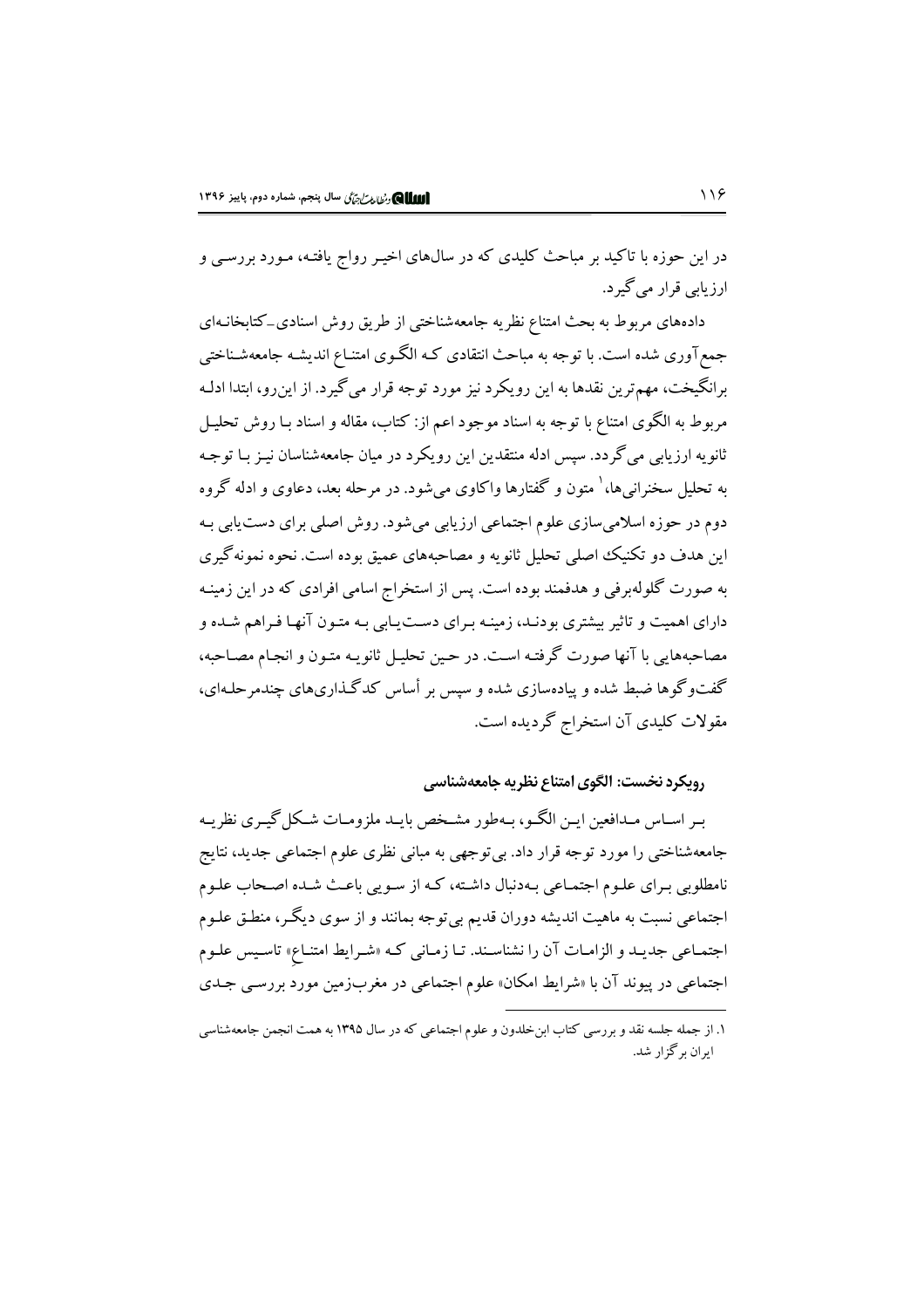قرار نگیرد، و منطق شرایط امتناع تاسیس علـوم اجتمـاعی درک نشـده باشـد، حتـی طـرح پرسش نیز امکان پـذیر نخواهـد شـد. از ایـن٫و، خـروج از وضـعیت بحـران و بـنبسـت، در شرایط امتناع، جز از مجرای تغییر موضع اساسـی در دیـدگاه امکـانپـذیر نمیتوانـد باشـد (طباطبايي، ١٣٩١: ٧-١٧).

در گام نخست لازم است نگاه قائلین به الگوی امتناع در ارتباط با منطق علوم اجتمـاعی بررسی شود. سپس لازم است گسستی که الگوهای جدیـد شـناختی در نسـبت بـا الگوهـای قديمي به وجود مي آورند، مورد واكاوي قرار گيرد. در انتهاي بحث از اين رويكرد نيـز، ادله منتقدین الگوی امتناع و دعاوی آنها بررسی می شود.

## ١. منطق علوم اجتماعي

علوم اجتماعی جدید بهدنبال تحول در مبانی معرفتی در فلسفهٔ جدیـد تاسـیس شـد و از این حیث، بحث معرفتشناسی در علوم اجتماعی دارای اهمیت بسیاری است. از این منظر، عمدهترین علت عدم پیشرفت علوم اجتماعی درکشورهایی نظیر ایران را باید در بی تـوجهی یا در امتناع توجه به همین میانی جستوجو کرد. اینکه واپسین فیرآوردههای کلیات جامعهشناسی در ایران، تفاوت چندانی با نخستین آنها ندارد، به این علت است کـه مـوانعی اساسی همچون امتناع ورود در بحث مبانی جدیـد، نقـد مبـانی فلسـفهٔ قـدیم و عـدم امکـان ایجاد گسست معرفتی با آن، راه را بر امکان رویکردی بنیادین بسته است و این وضـعیت از زمانی که ابن خلدون نخستین و واپسین کوشش اساسی را برای خروج از این شـرایط امتنـاع انجام داد، امـا راه بـه جـايي نبـرد، تغييـري نكـرده اسـت؛ زيـرا كوشـش ابن خلـدون نيـز در بي توجهي به مباني صورت گرفت و از اين حيث، بهطور اصولي نمي توانست راه برون رفتـي يبدا كند (همان: ۲۰۵ و ۲۰۶).

تا زمانی که ریشههای معرفتشناختی و روششناختی علـوم اجتمـاعی مـدرن در غـرب مورد ارزیابی انتقادی قرار نگیرد، امکان فهم نقاط قـوت و ضـعف آن در ایـران نیـز وجـود ندارد. به زعم قائلین بـه الگـوی امتنـاع، بررسـی انتقـادی مبـدعان علـوم اجتمـاعی مـدرن و ریشههای دوگانـهشـناختی و روشـی اهمیـت دارد. در میـان واضـعان، دیـدگاه مـارکس در تحولی که به تاسیس علوم اجتماعی منتهی شد، از جایگاه ویژهای برخوردار است. مـارکس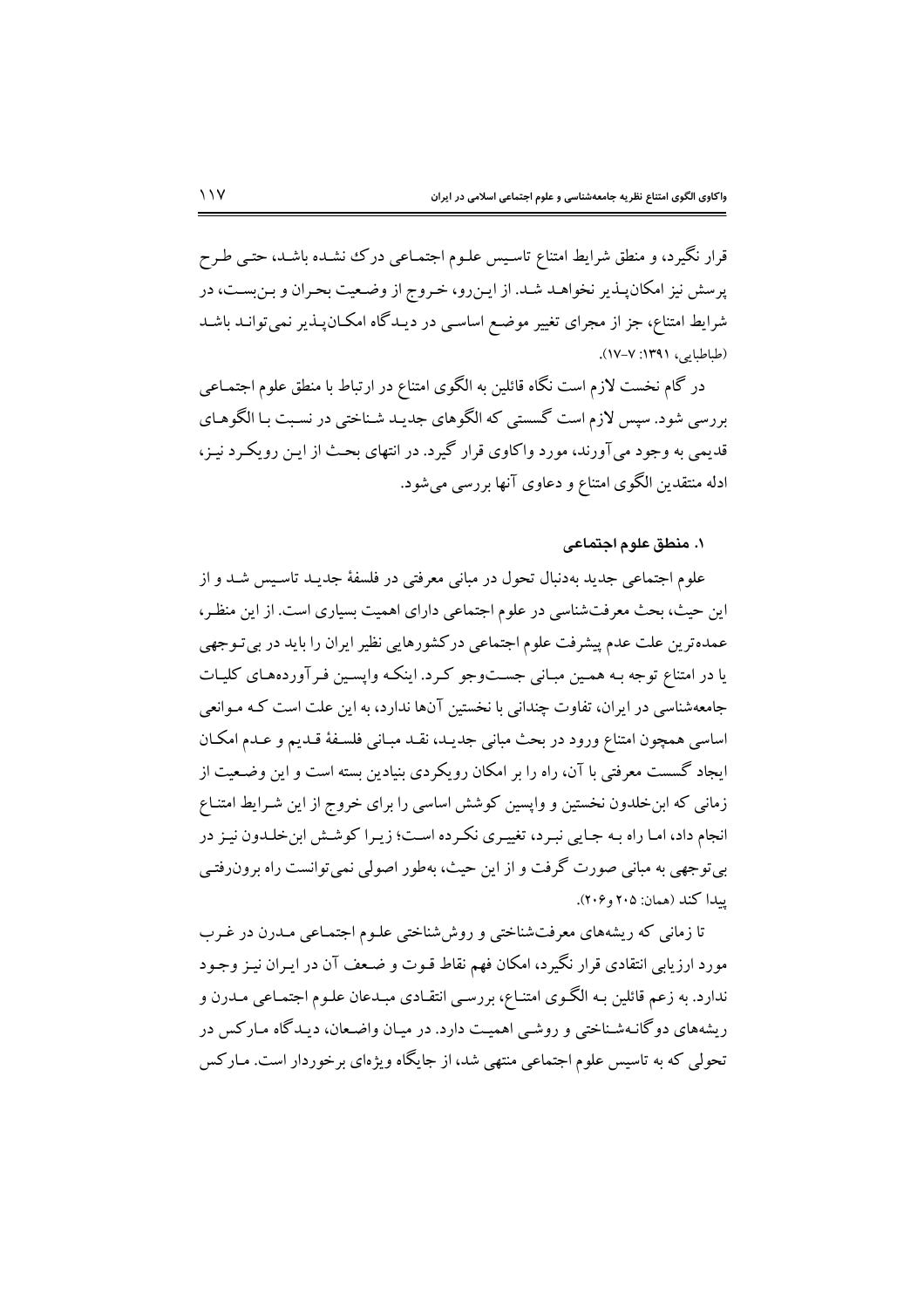با اقتدای به هگل (که منطق قدیم را بهگونهای بازسازی کـرد کـه بتوانـد راه را بـرای علـوم اجتماعی جدید هموار کند) و کانت (که بحث در شرایط امکان حصول معرفت را بـهعنوان پرسش بنیادین فلسفهٔ جدید مطرح کرد)، نقادی از مبانی سـنت فلسـفی را بـه گونـهای آغـاز کرد که بتواند با محدودکردن دامنه فلسفه، راهی نو به سوی علوم اجتماعی جدید باز کنـد. تحول اساسی در روش شناسی با نخستین نقادی مارکس از اقتصـاد سیاسـی در جهتـی رانـده شد که از نظر روشی و معرفتی علوم اجتماعی جدید حائز اهمیت فراوانبی است. مـارکس، بر خلاف پیشینان خود که با امر واقع و انضمامی عین خارجی یـا بـا معقـول بـالعرض آغـاز می کردند، با واردکردن تمایز میان تحقق امری در رونـد تکـوین تـاریخی و حصـول آن در ظرف ذهن، موضوع بحث را انضمامي انديشه يا معقـول بالـذات قـرار مىدهـد. بـه عبـارت دیگر مارکس، روش رئالیسم اقتصاددانان پیش از خود را که با دریافتی از طبیعیبودن امـور پیونـد داشـت، بـراي بحـث در مباحـث جديـد علـوم اجتمـاعي بسـنده ندانسـته و روش معرفتشناسی نویی را طرح می کند که در تداوم و در جهت تعمیـق دسـتاوردهای انقـلاب کپرنیکی ایدهآلیسم آلمانی است. مارکس، دو شیوهٔ آغاز علـم اقتصـاد را در تعـارض بـا یکدیگر قرار داده و با نقادی شیوه نخست کـه بحـث را بـا امـر واقـع آغـاز می کنـد، نشـان میدهد که بهرغم درک رایج که امر واقع را انضمامی و انضمامی در ظرف ذهن یا معقـولِ بالذات را امري انتزاعي ميانگارد، امر انضمامي واقعي، همان انضـمامي در ظـرف ذهـن يـا معقول بالذات است؛ زیرا امر انضمامی، از انضمام وجـوه متکثـر و تعیُّنـات متنـوع یـک امـر فراهم ميآيد و در واقع، وحدت كثرت است. از نظر مـاركس، همـين وحـدت كثـرت يـا كليت، موضوع علم جديد است. بنابراين، علم جديد با موضوعيتبخشيدن به ايـن وحـدت کثرت، از تصور آشفته کل زنده فراتر رفته و به ساحتی گذار می کند که مـارکس آن را کلیت سرشار از تعینات و نسبتها میiامد. به عبارتی مارکس، تمایزی بنیادین میان این دو روش وارد می کند و بر فعالیت عاقل در بازسازی جهـان خـارج بـهعنوان موضـوعی که در ظرف ذهن بنیان یافتـه، تاکیـد می کنـد کـه انضـمامی اندیشـه اسـت و نـه انضـمامی موجود در عالم خارج (همان: ٢٢٨- ٢٣٨).

علاوه بر مارکس، دورکیم نیز از میان مبدعان جامعهشناسی در شناسـایی انتقـادی منطـق علوم اجتماعی مدرن اهمیت دارد. وی در پیش گفتار رساله قواعـد روش جامعهشناسـی، در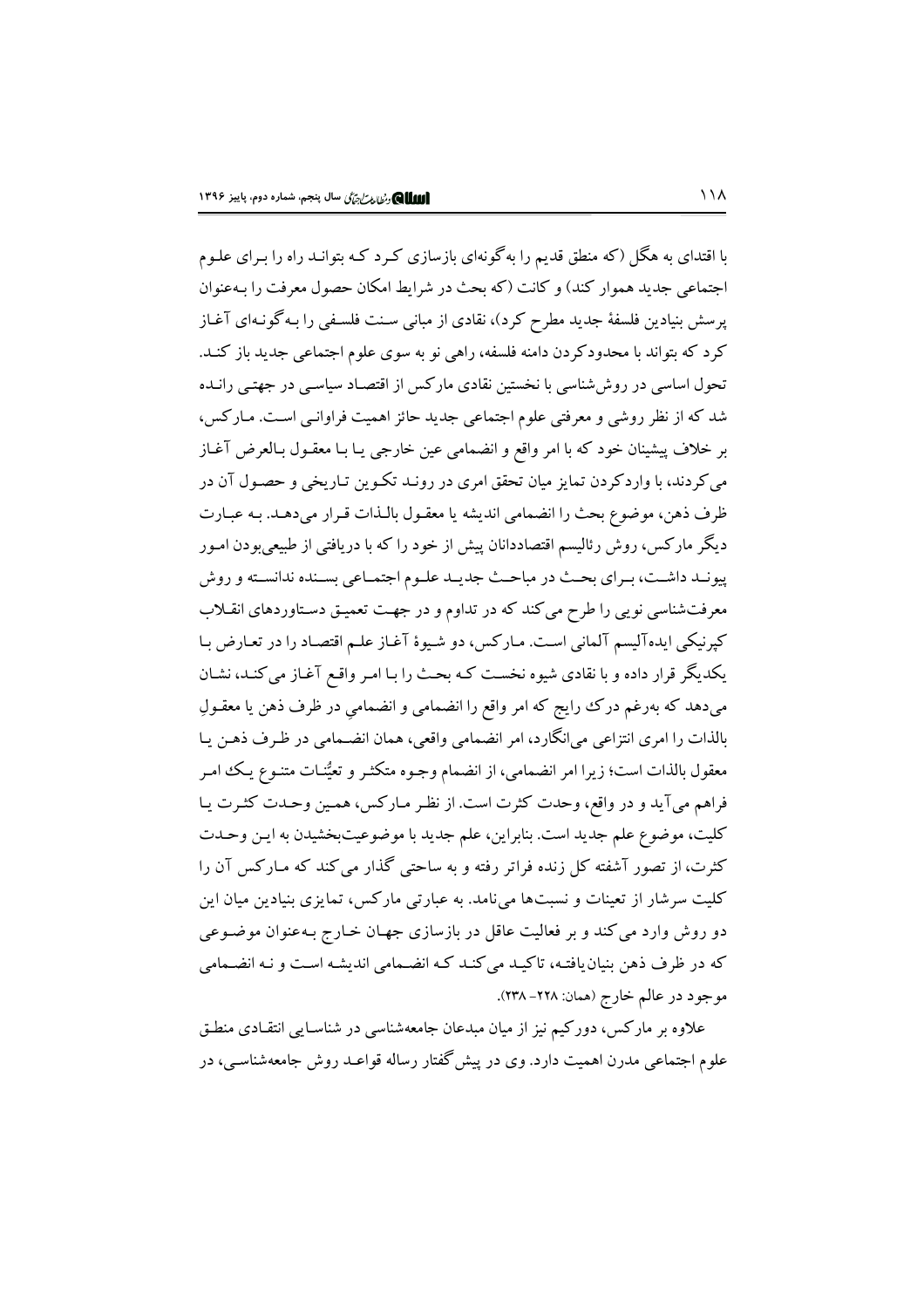نظری بهعنوان اصل یا قضیهٔ روش و معرفتشناسی خود بر این نکتـه تاکیـد کـرده بـود کـه دادههای اجتماعی را باید بهمثابه شی، مورد بررسی قـرار داد. البتـه ایـن نکتـه حـائز اهمیـت است که نظر دورکیم در بیان این اصل به منزلت وجودی دادههـای اجتمـاعی بـهعنوان شـی معطوف نیست، بلکه او به جایگاه آن بهعنوان اصل معرفتی توجه دارد. تاسیس علـم نوبنیـاد جامعهشناسی، نیازمند رویکردی ویژه به دادههای اجتماعی بود و در واقع، تنهـا از مجـرای همین رویکرد که می بایستی در نهایت به تعیین و تثبیت موضوع خاص جامعهشناسی منتهـی می شد، تاسیس علوم اجتماعی جدید امکان پذیر شد (دورکیم، ۱۳۸۷: ۳۹). اصـل دورکـیم نیـز به گسستی معرفتی با تجربهٔ شعور عام و رئالیسم بنیادین آن ناظر بـود تـا بـا فاصـلهگـرفتن از آن، راه تشکیل موضوع خاص جامعهشناسی را هموار کند. به همین سبب است کـه برخـی از معرفتشناسان جدید، تجربهگرایی و بهویژه تجربهٔ شعور عام را بزرگءترین مانع معرفتبی براي فراهم شدن شالودهٔ علم نوبنیاد دانستهاند (طباطبایی، ۱۳۹۱: ۲۴۱–۲۴۴).

ماکس وبر، نیز برای اینکه بتواند تعلیل یا فهم معنای کنش اجتمـاعی را کـه بـه نظـر وی موضوع جامعهشناسی است، جانشین توصیف امر واقع کند، مفهومسازی را بـهعنوان اسـاس روش علوم اجتماعی طرح می کند. در این روش، جامعهشناسی باید تا جایی که میتوانــد از واقعیت انضمامی و ملموس فاصله بگیرد تا بتواند بـه بیشـترین دقـت نائـل آیـد (وبـر، ۱۳۹۰). بدین سان، برخلاف روش شناسی و معرفت شناسی ناشی از فلسفه واقع گرای قدیم که بـهطور عمده به توصیف امر واقع نـاظر اسـت، روش و معرفتشناسـي علـوم اجتمـاعي جديـد بـر شالوده منسجم پیچیدهترین نسبتهای معنادار میان پدیدارها استوار است و بـه همـین دلیـل، قابل مشاهده در واقعیت اجتمـاعی نیسـت، امـا در خـدمت توضـیح آن قـرار دارد (طباطبـایی، ۱۳۹۱: ۲۴۵). بدین تر تیب می توان گفت، اساسی ترین تغییری که منجر بـه شـکل گیـری علـوم اجتماعی در مغربزمین شد، تغییر در شیوههای نگریستن بـه اطلاعـاتی بـود کـه احتمـالا از قبل وجود داشته است؛ یعنی تغییر موضع اساسی در دیدگاه صورت پذیرفته است.

### ۲. مشکل مبانی و نادیدهانگاشتن منطق علوم اجتماعی

طباطبایی، با تبیین منطق شکست کوشش ابن خلدون، سعی کرده است بخشی اساسبی از توضیح وضع امتناع و بن بست تجدد در ایران را توضیح دهد. با این استدلال که ابن خلـدون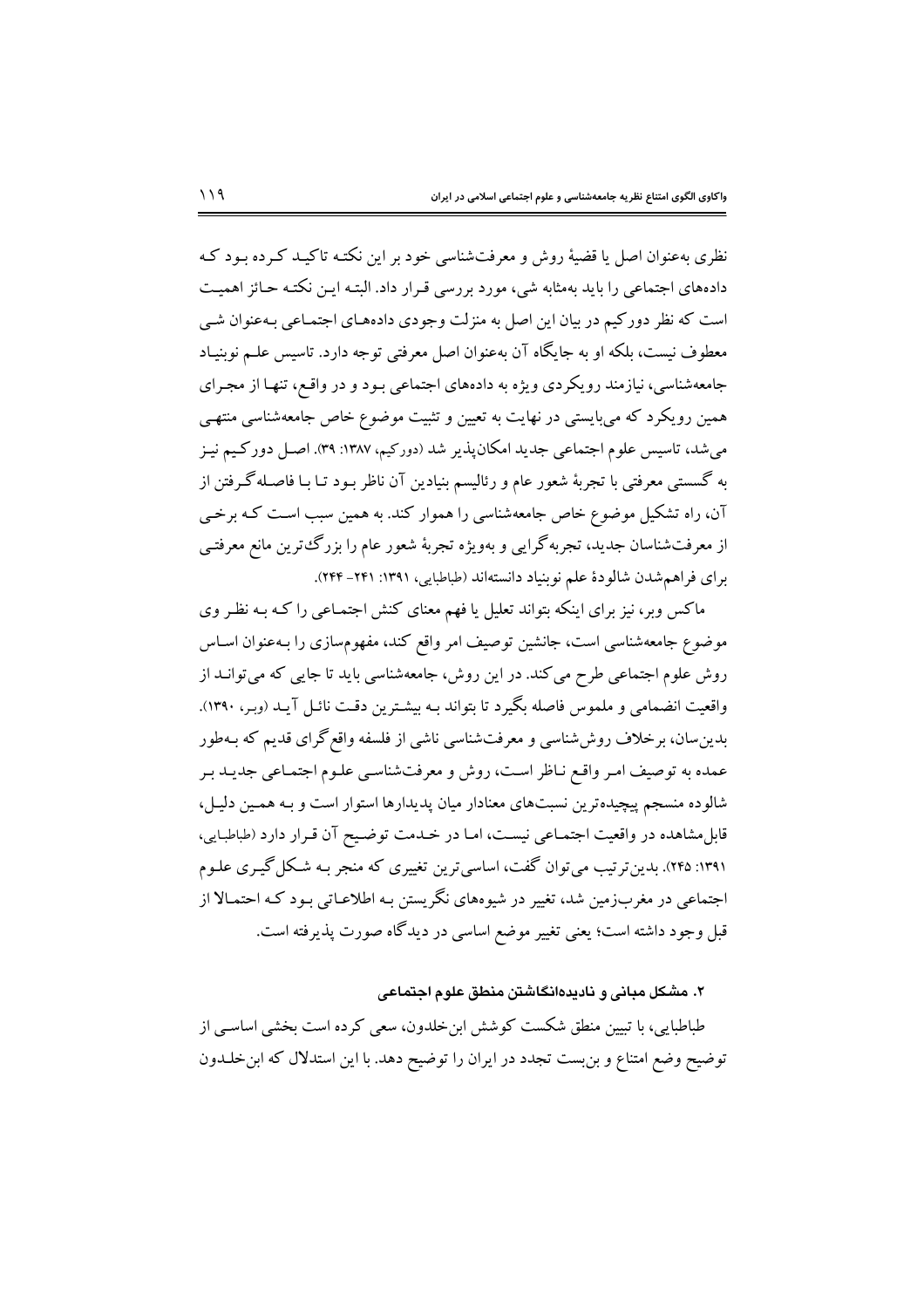بیشتر از آنکه مؤدی به علم عمران بهمعنای بازسازی جامعه بهعنوان موضوع دانش جدیـدی شود، نتوانست از توصيف ظاهر تحول اجتمـاعي در تمـدن اسـلامي كـه عنصـر بنيـادين آن بحث در علت یابی انحطـاط بـود، فراتـر رفتـه و بـه تبیـین و ایضـاح منطـق امـر اجتمـاعی در استقلال آن بپردازد یـا دسـت کـم، مقـدمات چنـین تبیینـی را فـراهم کنـد. بنـابراین، مقدمـهٔ ابن خلدون از این دیدگاه و با تکیـه بـر دسـتاوردهای منطـق و معرفتشناسـی جدیـد مـورد یر رسے قرار گرفته است.

استدلال طباطبایی این است که اندیشه در مغربزمین سدههای میانه، بـهویژه بـا تومـاس آکویناس ْ و الهیاتی که او پایهگذاری کرد، در مسیری رانده شد که از بنیاد با علم کلام در دورهٔ اسلامی متفاوت بـود و در واقـع، ادامـهٔ همـین تحـول بـود کـه راه دگر گـونی بنیـادین نوزایش و فلسفهٔ دوران جدید را هموار کـرد و فرانسـیس بـیکن<sup>۲</sup>انگلیسـی و رنـه دکـارت<sup>۳</sup> فرانسوی بنیانگذاران آن بودند. اینکه الهیات مسیحی، برخلاف کلام اسلامی، نه علم دفـاع از اصول شریعت در برابر ملحدان و دهریان، بلکه جزئی از دانشی بود که ایمـان را بـهعنوان موضوع علمي مستقل، در وعاء ذهن و بهعنوان معقـولبالـذات بازسـازي و طـرح مـي كـرد، براي آيندۀ انديشۀ فلسفي در مغربزمين، تحولي تعيين كننده بوده است. بدين سـان، بحـث در عامل شناسایی ٔ، در فلسفهٔ جدید غربی اهمیت یافت و فصلی نـو در فلسـفه گشـوده شـد که با تحولی که در فلسفهٔ دورهٔ اسلامی صورت گرفته بود، متفاوت بود. در واقع، در فلسـفهٔ جدید غربی، با توجه به اصالتی کـه بـه عاقـل داده شـد، نفـسِ علـم نیـز موضـوع علـم قـرار گرفت؛ چنان که دکارت از همان آغاز، اندیشه را ملاک هستی قـرار داد و هگـل ایـن بیـان پرمعنا و پیچیده را در علم منطق خود و در رد اصـالت مـاده توضـیح داد کـه فلسـفه جـز بـر اصالت معقولبالذات نمي تواند تاسيس شود. از مهم ترين ايدههاي وي، معقول بودن هـر آن چیزی است که واقع شده است (هگل، ۱۳۷۸: ۱۸)

بدین سان، در اندیشهٔ فلسفی جدید غربی، علم بهعنوان امری مستقل، موضوع علـم قـرار

<sup>1.</sup> Aquinas, Thomas

<sup>2.</sup> Bakon, Francis

<sup>3.</sup> Descartes, René

<sup>4.</sup> subject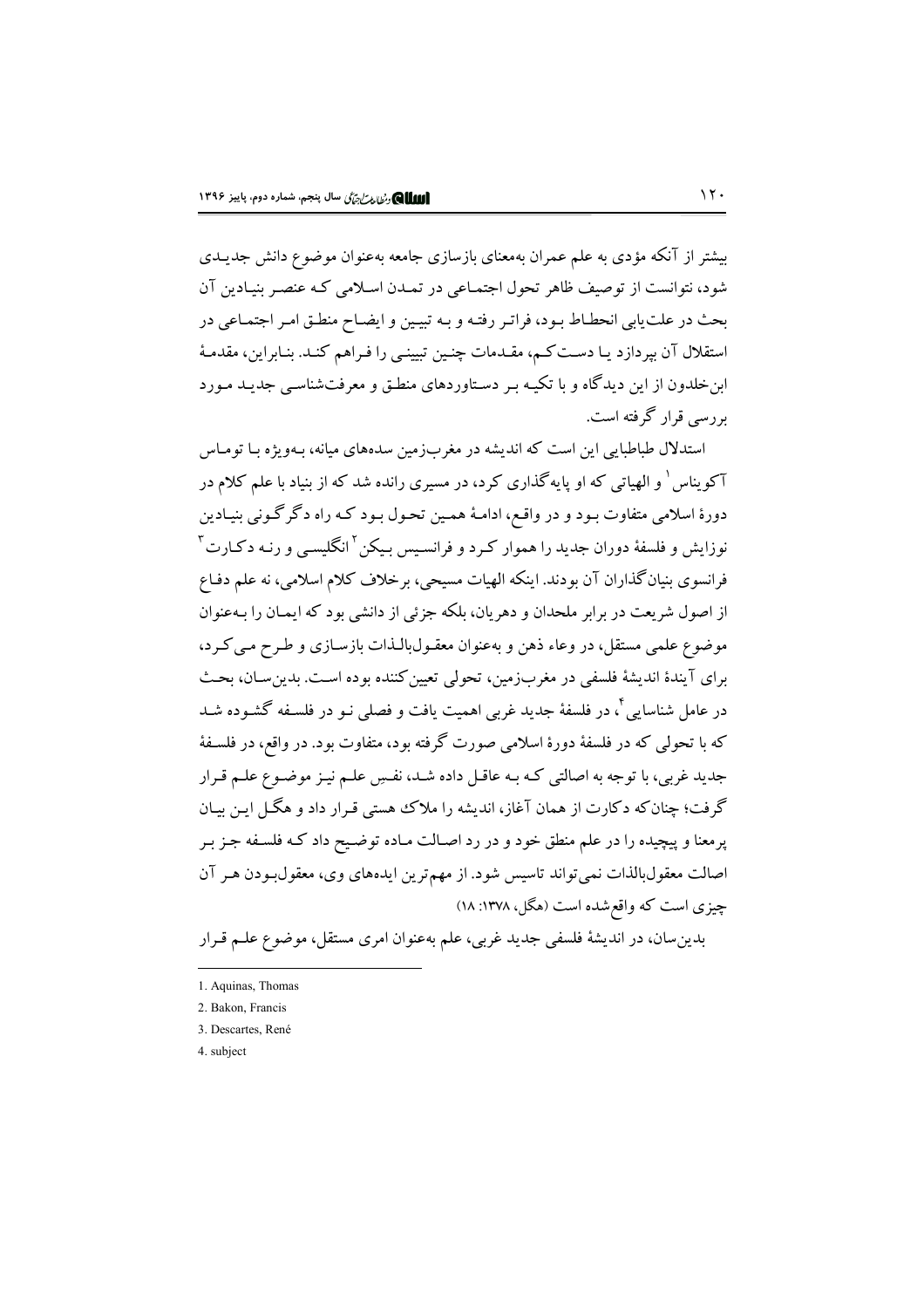گرفت و نظریههایی بر مبنای پرسش از ماهیت علم تاسیس شد. بهدنبال این تحول در فلسـفهٔ جدید، شکافی میان فلسفهٔ دورهٔ اسلامی و فلسفهٔ غرببی ایجاد شـد کـه بـه نظـر می رسـد تـا زمانی که دگر گونی بنیادینی در فلسفهٔ اسلامی صورت نگیرد، پلبی میـان آن‹و یـی افکنـده نخواهد شد. مبنای فلسفه در دورهٔ اسلامی، به پیروی دریافتی که فیلسوفان اسلامی از فلسفهٔ دورهٔ یونانی پیدا کرده بودند، بر نوعی از اصالت واقع`تاسیس شده بود و بنابراین از بنیاد بـا فلسفهٔ جدید غربی در تعارض بود؛ البته مورد استثنائی صدرالدین شـیرازی وجـود دارد کـه نظریهٔ «اتحاد عاقل به معقول» او از این حیث اهمیت بسیاری دارد. در واقـع، بـا تمـایزی کـه این فیلسوف میان عاقل و معقول وارد کرد، مقدماتی را فراهم کرد که اگر بسطی یافته بـود، می توانست شـالودهای بـرای تـدوین نـوعی از فلسـفهٔ مبتنـی بـر اصـالت عاقـل تبـدیل شـود (طباطبابه) ۱۳۹۱: ۲۰۶–۲۰۸).

از مهم تــرین شخصــیتهای مــوثر در شــکل گیری اندیشــه جامعهشناســی نــزد برخــی، ابن خلدون است. بسیاری از محققان و اساتید علوم اجتمـاعی در حـال حاضـر پایانiامـهها و کتابهای متعددی در ارتباط با این خلدون نگاشتهاند که حاکم از اهمیت آن نـزد متفکـران ایرانی است. از منظر الگوی امتناع نظریه جامعهشناسی، این جایگاه مورد تردید و انتقاد قرار گرفته است. نکته مهم در مورد ابنخلدون، توجه به این امر است که روش و معرفتشناسی علوم اجتماعي، با رئاليسم ابن خلدون نسبتي ندارد و در قلمرو ايدهآليسم قرار مي گيرد؛ زيـرا مبانی روش و معرفتشناسی مقدمهٔ این خلدون از فلسفهٔ ارسطویی\_این سینایی گرفتـه شـده است و ابن خلدون به ناچار، یافتههای علم عمران خود را در قالب منطقی عرضه می کند ک نسبتی با تاسیس علـوم اجتمـاعی نـدارد. ابنخلـدون، پـس از توضـیحات مقـدماتی در بـاب نخست از مقدمه (۱۳۶۱)، در تحریر محل نزاع و تعریـف علـم عمـران در بـاب دوم، مفهـوم عصبیت را بهعنوان مفهوم بنیادین تحول و تغییر جوامع از بـدوی بـه حضـری طـرح می کنـد (ابن خلدون، ١٣٩٠: ٢٥٣-٢۶٣).

برخــي از مفســرانِ مقدمــه، مفهــوم عصــبيت را بــزرگــُ تــرين دســتاورد ابن خلــدون و اساسی ترین مفهوم علم عمران او دانستهاند. بهویژه مفسران مصری مقدمه کـه بـهطور عمـده

<sup>1.</sup> realism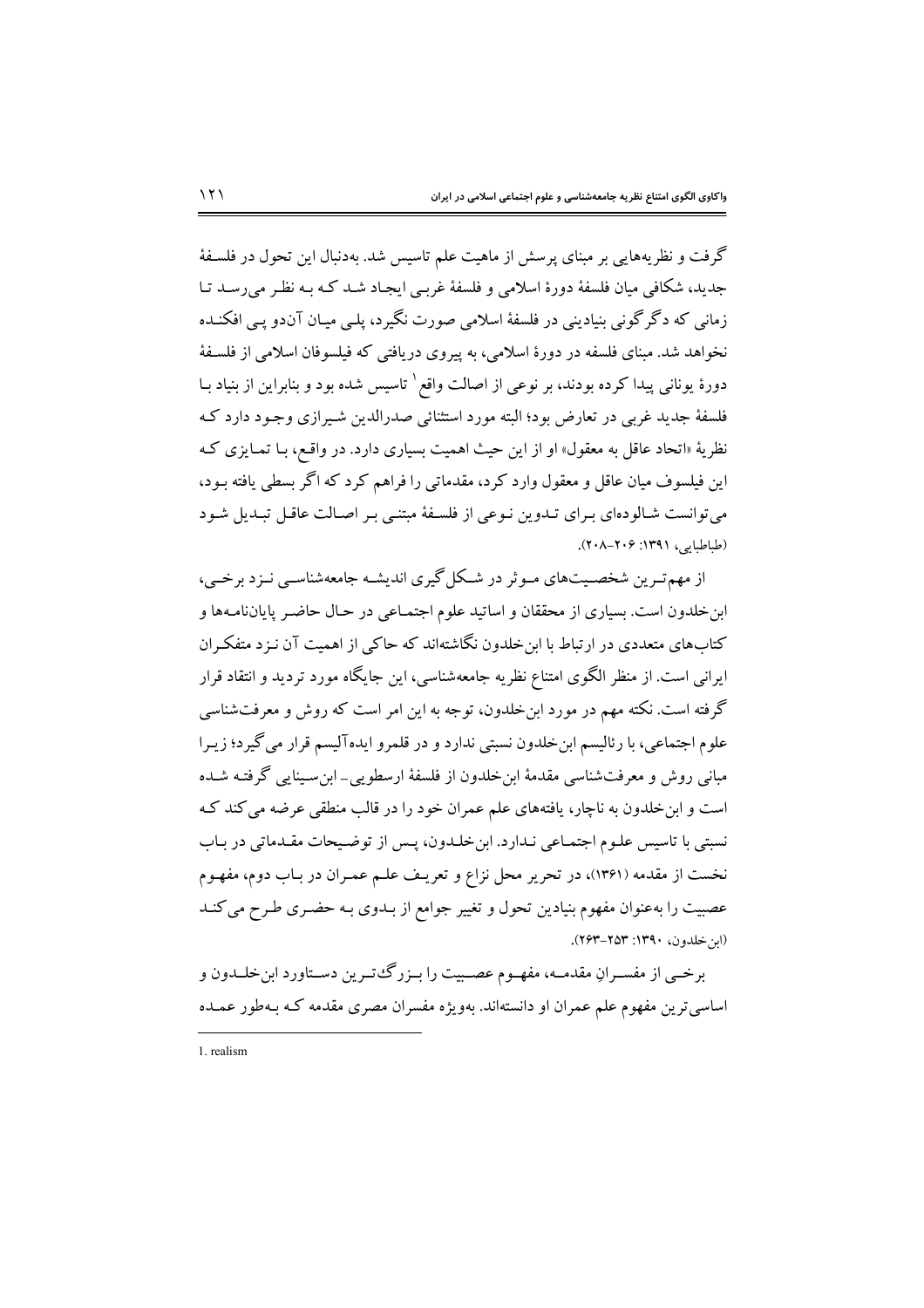تحت تـاثیر مکتـب جامعهشناسـی دورکـیم بـودهانـد، مفهـوم عصـبیت را بـهعنوان مفهـومی جامعهشناختی، بسیار پراهمیت تلقی کرده و آن را با برخی مفاهیم نظریهٔ دورکیم در مـورد جامعه سنجیدهاند. با توجه به جایگاه نظریهٔ کهن طبیعت در نظام فکری ابن خلـدون، مفهـوم عصبیت نیز به تصریح خود ابنخلدون، از همان نظریهٔ طبیعت گرتهبرداری شـده اسـت و از ابن حيث، فاقد هر گونـه مضـمون جامعهشـناختي اسـت؛ چراكـه ابن خلـدون بـا وار دكـر دن .<br>مفهوم «مزاج» که در اصطلاح طب قديم معادل مفهوم طبيعت در واژگـان فلسـفهٔ ارسـطويـي است، آن را مبنای در بافت و تفسیر خود از عصیبت قرار داده است. به عبارت دیگر، موضوع اصلي مقدمهٔ اين خلدون، تحول و تطور دولتهاست و به نظر مي رسد كه از اين حيث، عصبیت مفهومی اساسی است؛ زیرا عامل محرک تحول دولتها تغییر در عصبیتهاست، اما صيرورتي كـه در مقدمـه عامـل ظهـور و سـقوط دولت۱ماسـت، حركـت ديـالكتيكـي تـاريخ نیست، بلکه طبیعت است که بنا به تعریف فیلسوفان، عامل هر گونـه تغییـری اسـت. بـر ایـن اساس، ابن خلدون با طرح نظريهٔ عمران بر مبناي دريافت فيلسوفان از طبيعت نتوانسـته اسـت دیالکتیک درونبی تحول دولت و اجتماع را تحلیل کرده و توضیح دهـد، بلکـه عامـل حركت را به بيرون دولت و اجتماع انتقال داده است (طباطبايي،١٣٩١: ٢١۶-٢٢١).

در این مرحله از بحث برخی نظرات مطرحشده در ارتباط با ایده طباطبایی، آورده شـده و مورد ارزیابی انتقادی قرار می گیرد. در ارتباط با این الگو، حسین کچوپان در مقاله خـود ' آورده است: «این مضمون که ابن خلدون درگیر مفهوم ارسطویی طبیعت در نـزد فیلسـوفان دورهٔ اسلامی است… چنین برداشتی را در مهمترین اثر متاخر دورکیم، صـور بنیـانی حیـات دینی، نیز می یابیم. وی میiویسد: «اگر تعداد به نسبت درخور توجهی از اذهان چنین تصـور می کنند که نسبتدادن خاستگاهِ اجتماعی به مقولات، ناگز پر همه ارزش نظری مقـولات را منتفی می کند، دلیل اش این است که بسیاری از مردم جامعه را هنوز یک چچیز طبیعی نمـی دانند؛ و از همین جا نتیجه می گیرند که تصورات بیانگر جامعه هیچ ربطی بـه طبیعـت نــدارد. ولی این نتیجه گیری، مانند آن اصل بنیـادیاش، بـی|عتبـار اسـت... روشـن اسـت کـه تلقـی طبیعی بودن جامعه، فاصله زیادی با تلقی طبیعی بودن زندگی اجتماعی برای انسان ندارد و ما

١. تحت عنوان «عبدالرحمن ابن خلدون و مفسران: بررسي آراء طه حسبن، محسن مهدي و سيدجواد طباطباير».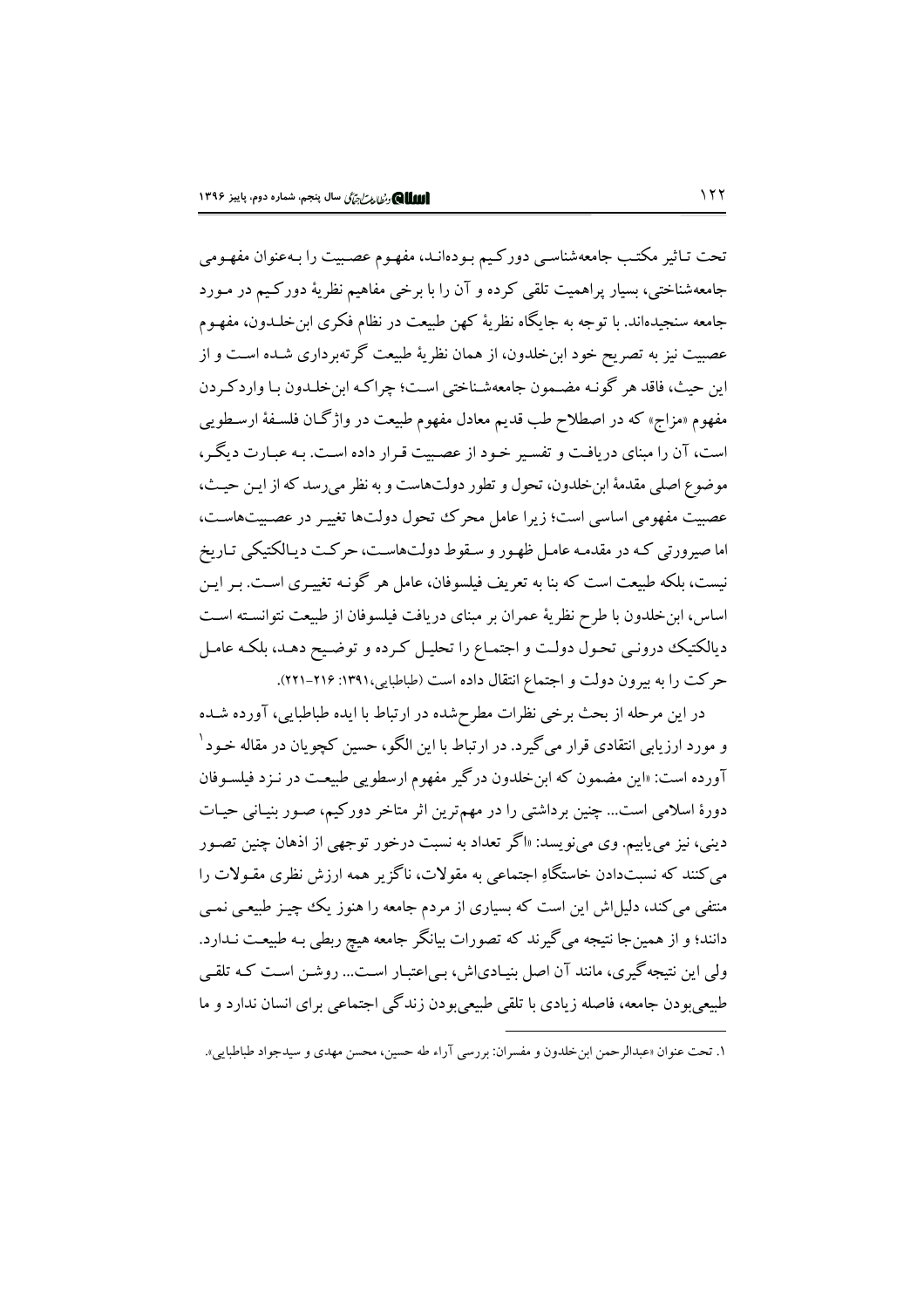نیز نمیتوانیم دورکیم را به حکم چنین برداشتی از مفهوم طبیعت، متعلق به سنت ارسطویی يا جهان كلاسيك بدانيم» (كچويان الف، ١٣٩١: ٧٨ و ٧٩).

در این زمینه، قانعی راد چنین اظهار کرده است: «ابن خلدون توانسته از سـنت خـویش پـا فراتر بگذارد؛ چراکه آن سنتی که در زمـان ابنخلـدون حـاکم بـود، مفهـوم عصـبیت را بـه رسميت نمبي شناخت و بـا يـك رويكـرد صـوفيانه و دينـي عصـيت را كنـار مـي;د. امـا ابن خلدون توانست یک مفهوم مطرود را مبنای نظریه پردازی قرار دهد». محدثی نیز در ایـن زمینه چنین بیان کرده: «ارسطو از طبع صحبت می کند یـا بـه آن ارجـاع میدهـد نـه طبیعـت بیرونی. ابن خلدون تعبیرش کاملا طبع انگارانـه اسـت و نمی توانـد ویژگیهای پدیـدههـا را توضیح دهد مگر اینکه هر چیزی را به ذاتاش برگردانـد و اجتمـاع را هـم همینطـور» (قانعي راد، محدثي، ميري، ١٣٩۵).

از منظر الگوی امتناع نظریه جامعهشناسی، پیداکردن رویکردهای مشابه میـان دو متفکـر نمي تواند توجيه کننده رويکرد آنها و قراردادن آنها در يک الگوي واحد شناختي باشد و از این جهت، به نظر می رسد ایـدهای کـه تـلاش می کنـد تـا میـان ارسـطو و دورکـیـم شـباهتی بجوید، همان اشتباهی را دچار شده که مفسران مصری مقدمه این خلدون به آن دچـار شـده بودند. دورکیم بهعنوان یکی از بنیانگذاران علـم جامعهشناسـی، اساسـاً تاکیـد بـر اسـتقلال موضوع این علم نوبنیاد دارد که برای تبیین یا فهم پدیدههایی در آن سطح، ضرورتاً باید بـه همان سطح ارجاع داده شود. به عبارتي، دوركيم در فصل پـنجم كتـاب قواعـد روش خـود که عنوان قواعد تبیین وقایع اجتماعی را دارد، تاکیـد میکنـد کـه «علـت موجبـهٔ هـر واقعـهٔ اجتماعی را باید در میان وقایع اجتماعی مقـدم جســتوجو کـرد نـه در میـان حالـت شـعور افراد» (دورکیم، ۱۳۸۷: ۱۲۲).

از طرف دیگر، نقدی که طباطبایی به ابنِ خلدون وارد کرده است و معتقد است کـه وی نتوانسته مؤدی بـه تاسـیس علـم عمـران بـهمعنای بازسـازی جامعـه بـهعنوان موضـوع دانـش جدیدی شود، در نظر مارکس نسبت به فوئرباخ نیز وجود دارد که اشـاره بـدان لازم اسـت. ۔<br>آنجا که مارکس در تزهایی دربارهٔ فوئربـاخ مـی;نویسـد: «عیـب اصـلی ماتریالیسـم از آغـاز تاکنون این است که شی، واقعیت و حسیت را، تنها بـه صـورت متعلـق فکـر یـا بـه صـورت ادراک حسی در نظر می گیرد نه بهمثابـه فعالیـت حسـی انسـانی، پـراکتیس، نـه بـه صـورت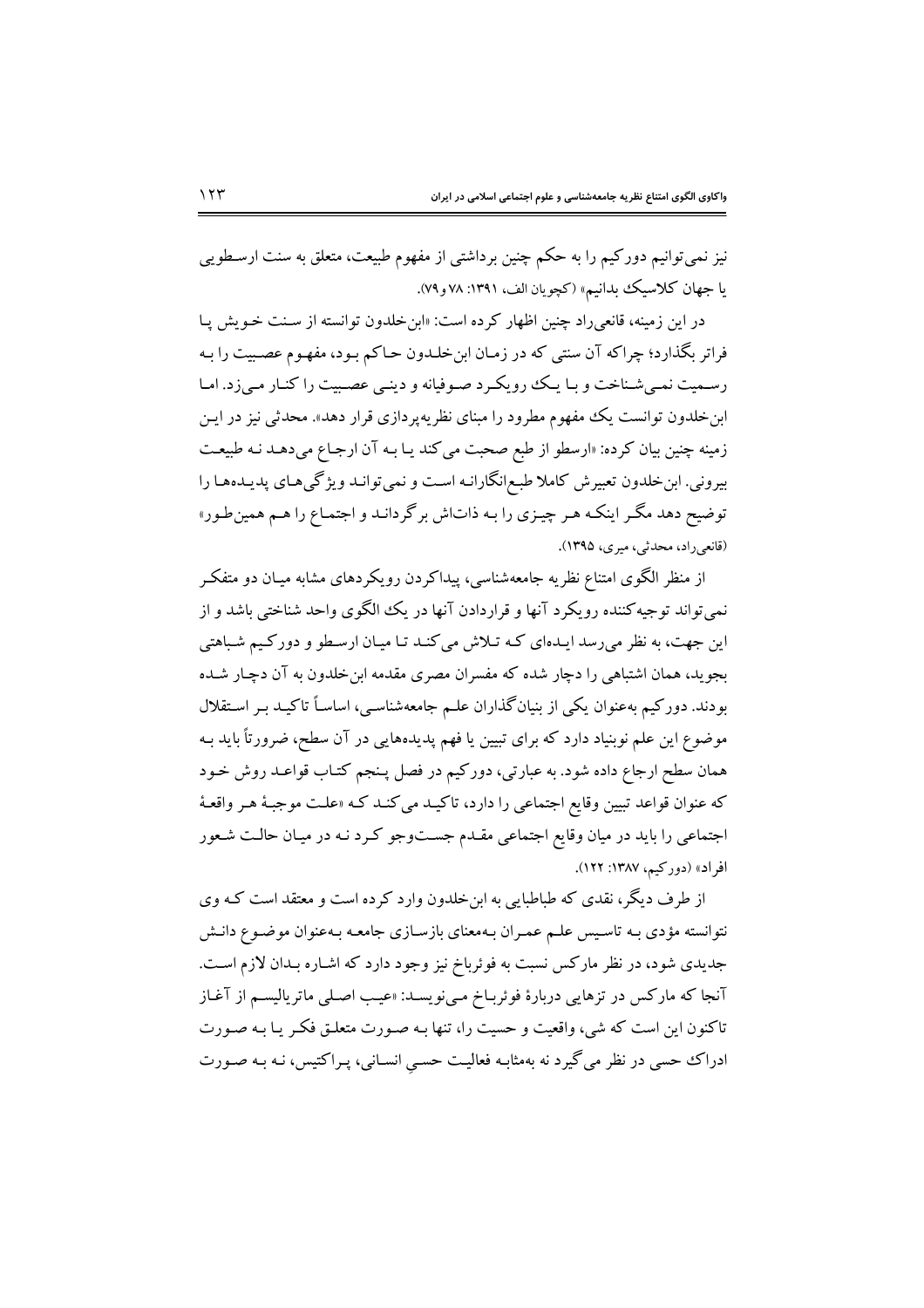فاعلی. از این٫و، چنین شد که سوی فعال در برابر ماتریالیسم با کوشش ایـدهآلیســم تکامـل یافت ولی به گونهای انتزاعی؛ چراکه بـدیهی اسـت ایـدهآلیسـم، فعالیـت واقعـی\_ حسـی را بدانگونه نمیشناسد. فوئرباخ، موضوعات حسی را واقعا متفـاوت از موضـوعات اندیشـهای میخواهد ولی وی، خود فعالیت انسانی را چونان فعالیت عینی در نظر نمی گیـرد» (مـارکس، انگلس و پلخانف، ۱۳۹۳: ۷۹).

فوئرباخ، گرچه تلاش می کند تا بتواند زمینهای عینبی را مـدنظر خـویش قـرار دهـد امـا برخلاف سودایی کـه در سـر دارد، موضـوع ادعـایی سرشـار از ایـده و مفهـوم میشـود. از اینرو، استقلال عینی موضوع خـود را نیـز از دسـت میدهـد. همـین اشـکال را فوئربـاخ در مواجهه با دين نيز دارد. «فوئرباخ، گوهر دين را در گوهر انسـان حـل مي كنـد. ولـي گـوهر انسان، انتزاع ذاتبي در هر فرد نيست و در واقعيتش، مجموع روابط اجتماعي اسـت. فوئربـاخ که وارد انتقاد از این گوهر واقعی نمی شود؛ در نتیجه، ناگزیر است:

الـف. احسـاس دينـي را از فر آينـد تـاريخي، تجريـد كنـد و آن را همچـون چيـزي بـه خودي خو د پندارد و انسان را به صورت فرد انتزاعي منفردي تصور كند.

ب. بنابراين، گوهر انسـان در نظـر او تنهـا مي توانـد همچـون نـوع، همچـون يـك وجـه مشترک گنگ درونی که صرفاً به شیوهای طبیعی بسیاری از افراد را متحد می سـازد، درک شود» (همان: ۸۱ و ۸۲).

همانطور که گفته شد، مسئله پراهمیت در اینجا، مسئلهٔ تثبیت اسـتقلال موضـوع علمـی جدید است که این علم نمیتواند به صورتی نظامیافته تـدوین شـود، مگـر در شـرایطی کـه استقلال موضوع آن علم \_ كه پايهٔ اصلي هر علمي بهشمار مي رود\_ بر پايهٔ مفاهيم بنيادين و مستقل آن علم، در عمل تحقق یافته باشد. اشتراکات میان گونههای شناختی، امـری طبیعـی و ضروری است اما چنین مشابهتهایی کفایت از استقلال میـان موضـوعات علـوم بـهعنوان گزارههای شناختی در ارتباط با عوارض آن موضـوعات را نمی کنـد. از ایـن٫و، لازم اسـت .<br>متفکرانی که قصد ابـداع و تاسـیس علمـی را در سـر میپرورنـد، پـیش از هـر چیـز حـدود استقلال موضوع خود را در تمایز با سایر گونههای رقیب تقریـر و تثبیـت کننـد. بنـابراین از جمله مشکلات رویکردهای جامعهشناختی از نظر الگوی امتناع، عـدم اسـتقلال موضـوعات آنها است که به ابهامات منطقی منتج خواهد شد.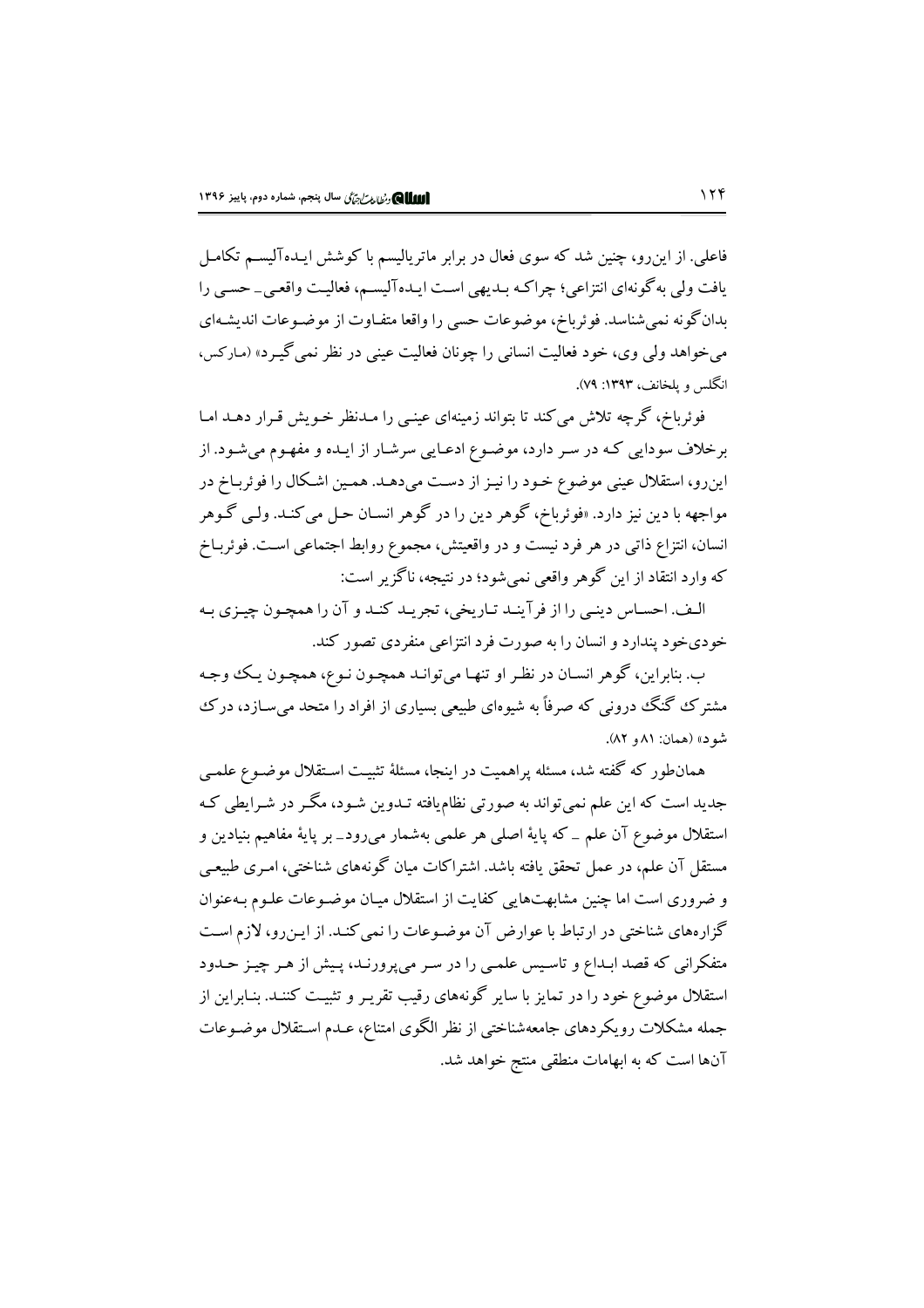#### ۳. امکان برون,فت از شرایط امتناع

در الگوی امتناع نظریه جامعهشناسی، نیازمند ترسیم تاریخ جدیدی متناسب بـا وضـعیت ایران بر اساس زمینههای تـاریخی خـودش هسـتیم و از ایـن جهـت، نمیتوانیم تـاریخ را از سنخی بنویسیم که در اروپا نوشته شده است. تاریخ جدید در اروپا سیر دولت\_ملـی اسـت، اما ما بسیار زود ملت شدیم؛ اگرچه هنوز برخی از مقدمات آن وجود نداشت. در واقـع، مـا از نظر مبانی جامعهشناختی ملت نشدیم، بلکه به اعتبار حوزهٔ اندیشه ملت شدیم. بنـابراین مـا باید تاریخ متفاوتی بنویسیم که از اینجا به بعد ابزارهای غرب به کار ما نمیآید، یا اینکـه بـه صورت سلبی از طریق مفهوم مخالف ممکن است به کار آید. باید تاریخی بنویسـیم کـه در بعضی از بخشهایی از این تحول تاریخی طولانی که به موانع مهم برخـوردیم، بتـوانیم ایـن موانع را توضیح دهیم. یکی از آن موارد، مفهوم انحطاط است که غربیها از قرن شانزده بـه بعد مطرح کردند، اما ما در مورد تـاريخ خودمـان مطـرح نکـرديم. وي تاکيـد مي کنـد کـه تاریخ تکخطی اروپا که مسیر خاصی را طی کرد و به پیدایش دولت ملی و بعـد بـه ایجـاد ناسیونالیسم (ملیگراییهای مختلف در اروپا) و تشکیل اروپای جدید رسید، احتمالا دیگر مسیر ما نخواهد بود. در مورد ما، وضعیت عکس این است. در واقع، ما به جای اینکه سـیر اثبـاتی تاریخ خودمان را بنویسم، شاید مجبور باشیم سیر سلبی تاریخ خودمـان را بنویسـیم؛ ایـن کـه چرا نشدیم. به عبارتی آنها از شرایط امکان صحبت کردهانـد، و مـا بـرای ایـران بایـد از شرایط امتناع صحبت کنیم. بنابراین از این منظر، ما به ضرورت در ادامهٔ راهـی کـه غربی۱هـا <sub>.</sub><br>باز کردند، میتوانیم کاری انجام دهیم. ولی باید با آگاهی دیگری مسـائل خـود را بررسـی کنیم که آنها نمیتوانند. در اینجا مسئلهٔ سنت، مسئلهٔ بسیار مهمـی اسـت. در واقـع، مـا چـه گرایش به سنت داشته باشیم و چه نداشته باشیم، نمیتوانیم خودمان را از آن جدا کنیم.

از نظر طباطبایی، سنت مثل زبان مادری در آموختن یک زبان جدید اسـت. شـما اساسـاً .<br>فارسیزبان هستید و برای یادگیری زبان جدید، ناچارید زبـان دوم را بـرروی زبـان فارسـی سوار کنید. سنت نیز چنین است و ما روی آن ایستادهایم و شما نمی توانیـد آن را از سـر بـاز كنيد. در ايـن بـاب، سـيدجواد ميـري در همـان جلسـه نقـد كتـاب ابن خلـدون بيـان كـرده: «طباطبایی تعریفی از سنت ارائه نمیدهد تا بفهمیم قرار است چه چیـزی را نسـخ کنـیم تـا بتوانیم راه تجدد در مفهوم هگلبی آن گشوده گردد». در صورتبی که طباطبایبی برای توضیح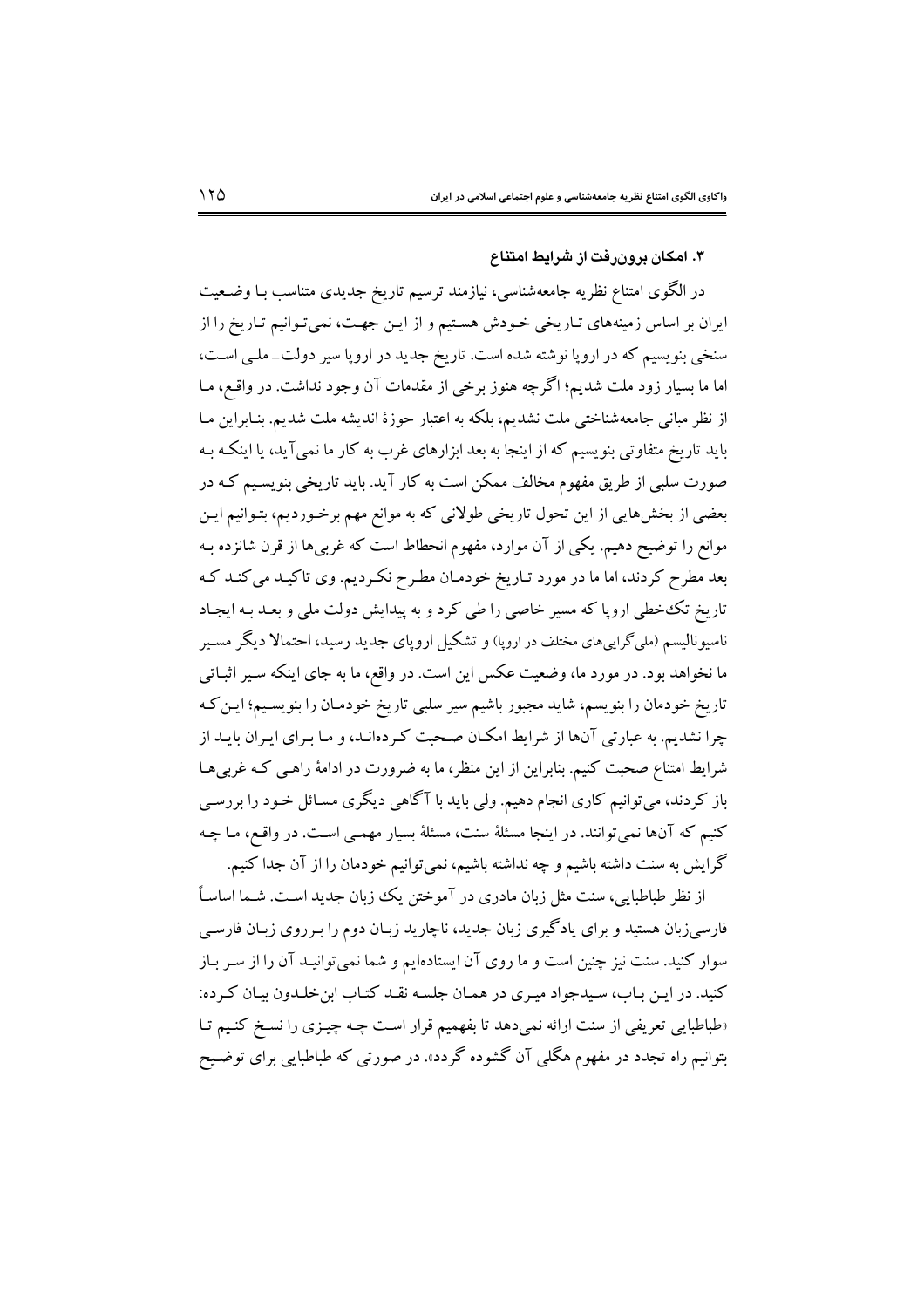اینکه منظور وی از سنت چست، نقبل قبولی از هگیل آورده کـه روشـن کننده آن اسـت: «سنت، تنها مانند کدبانویی نیست که امانتدارانه بـه نگهـداری آنچـه بـه دسـت او رسـیده، بسنده کند و بیهیچ دگرگونی آن را به آیندگان تحویل میدهـد. سـنت، مجسـمهٔ سـنگی بی حرکت نیست، بلکه موجودی زنده و مانند رودخانـهٔ نیرومنـدی اسـت کـه هـر انــدازه از سرچشمه فاصله می گیرد، تنومندتر می شود... موضع و کوشش ما عبارت است از: دریافت دانش موجود، آموزش خود با آن و در آن، شکل دادن و ارتقـای آن بـه مرتبـهای بـالاتر. بـا تصاحب این دانش موجود، آن را به چیزی تبدیل میکنیم کـه بـه مـا تعلـق دارد و بـا آنچـه پیش از این بود، در تعارض است» (همـان:۳۵۰). به همین ترتیب، از نظر طباطبایی بـا تکیـه بـر سنت اندیشهٔ فلسفی از فارابی و ابن سینا تا صدرالدین شیرازی، می توان امکانی برای تجدیـد اندیشه یافت؛ حتی و پهویژه از مجرای نقادی آن، په تجدید اندیشه پر داخت (همان:۳۵۶). کاری که به نظر می آید خود طباطبایی بـه آن همـت گماشـته و بـا بررسـی مباحـث نظـری ابن خلدون به طور اساسی، آن را آغاز کرده است.

تاکیـد اساسـی کـه طباطبـایی بـرای برون(فـت از وضـعیت امتنـاع دارد، ایـن اسـت کـه پرداختن به تاریخ اندیشه در ایران در صورتی میتواند مؤدی به طرح پرسشهای جدیـد و نقادي وضعيت کنوني شود که بهطور جدي، مباحث بـا توجـه بـه مبـاني روشـي و معرفتـي آنها طرح شوند. بسیاری از منتقدین طباطبایی همچـون سـیدجواد میـری (قـانعیراد، محـدثی، میری، ۱۳۹۵) و حسین کچویان (کچویان الف، ۱۳۹۱: ۷۷)، ایراد تک خطی دیدن سیر تاریخی را به وی وارد دانستهاند. در حالی که طباطبایی به وضوح در بخشهای مختلـف کتـاب خـود تاکید دارد که ما نیاز داریم تاریخ خود را از سنخی بنویسیم که غربیان ننوشـتهانـد. اشـاراتی که وي در باب تکيه بر دستاورد هگل دارد، تنها به نحـوهٔ مواجهـه و اتخـاذ موضـع آگـاهـي جدید دارد و دائما تاکید می کند که امکان انتقال آگاهی ممکن نیست، امـا طـرح مشـکل آگاهی دوران جدیـد و موضـع مـا، نیازمنـد تاسـیس نظریـهای از آن سـنخ اسـت کـه در ايدهآليسم آلماني از كانت تا هگل و بهويژه در نظريهٔ آگـاهي هگـل مطـرح شـد (طباطبـايي، ۱۳۹۱: ۳۴۶). از طـرف دیگـر، منظـور وی از عـدم امکـان انتقـال آگـاهي، بـي تـوجهي بـه دستاوردهای غرب نیست (آنگونه که سـیدجواد میـری عنـوان کـرده) بلکـه معتقـد اسـت، غرب تنها جایی است که ابزارهای علمی ساخته شده و می شود، اما ایـن قضـیه مـانع از ایـن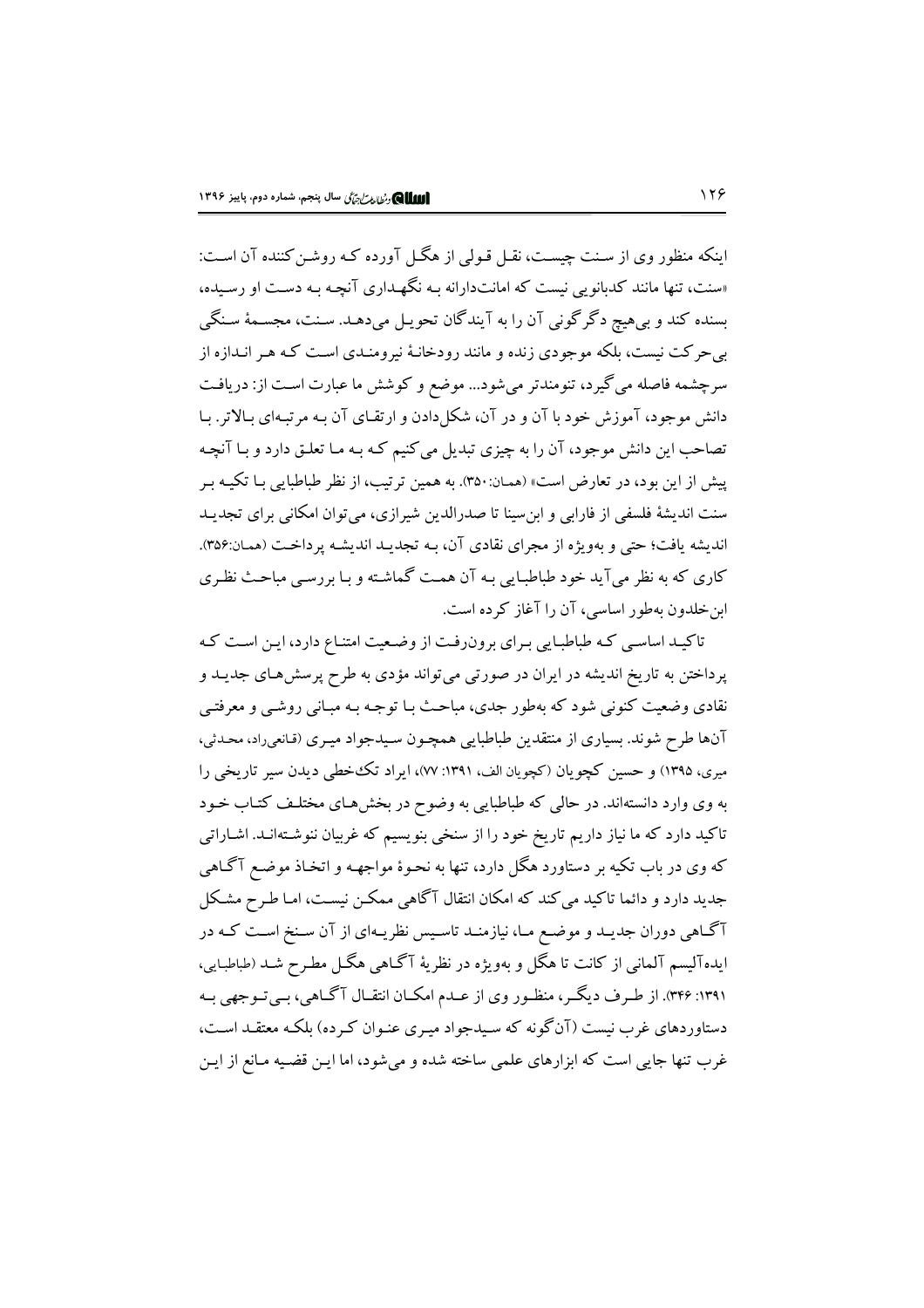نمیشود که ما تصرفی در آن کنیم. تصرف به این صورت، امکان پذیر است کـه اجتهـادی نه تنها بر روی مباحث خودمان داشته باشیم، بلکه اجتهادی هم نسبت به بیرون داشـته باشـیم؛ یعنی ابزارهایی که دریافت می کنیم، بتوانیم مجتهدانه با آنها برخورد کنیم.

رویکرد دوم: علوم اجتماعی اسلامی

در این قسمت دعباوی اصلی مربوط به علوم اجتماعی اسلامی که در باب اتخاذ رویکردی مشخص برای امکان نظریه جامعهشناختی در ایران و چگونگی نحوه دست بیافتن به آن مطرح شده است، آورده خواهد شـد و زوایـای آن مـورد بررسـی انتقـادی قـرار خواهد گرفت.

۰۱ اتخاذ پیشفررضهای دینی

قائلین به علوم اجتماعی اسلامی برای تاسیس یا تدوین الگوی مطلوب، خـود را نیازمنــد زمینهسازی اصول و پیش فرضهایی می،دانند که اعتباربخش الگوی پسینی آنها در نسبت بـا .<br>پدیدهای اجتماعی است. چنین پیش فرض هبایی نبه تنها خبود اعتبار پیشینی دارنید ملکه می توانند اعتبار گزارههای شناختی علمالاجتماعی مطلوب را نیز از نظر قـائلین فـراهم کنـد. هر علمی از این منظر نیازمند پیش فرض هـایی اسـت کـه بـر اسـاس آن، امکـان شـناخت در نسبت با موضوع را می یابد. در نسبت با علوم اجتماعی اسلامی، اگر چنین پیشفرضهایی، توحیدی باشد، علم نیز بهطور طبیعی اسلامی خواهد شد. از نظر ایشـان «لحـاظ کردن مبـانی نظري مابعدالطبيعي نظام فكري اسلام اولين خصوصيت لازم است» (كچويان ب، ١٣٩١).

بهمنظور بررسی نسبت پیش فرضهای مذکور با علوم اجتمـاعی اسـلامی، لازم اسـت بـه بررسی تاثیر پیشفرضها بر نظریههای اجتماعی داده شود. همـان $طور کـه گولـدنر مطـرح$ می کند: «هر کسی با نظر پههای اجتماعی سـروکار داشـته باشـد، مـی دانـد کـه بسـیاری از نظريهها حتى قبل از اينكه از طريـق ارائـهٔ اطلاعـات اثبـات شـوند، ممكـن اسـت قانع كننـده محسوب شده و مورد پیذیرش قیرار گیرنید، در حیالی کیه برخبی دیگیر در همیان ابتیدا رد می شوند. یکی از دلایل مهم این قضیه، وجود فرضیات کلبی مشتر ک ددر ذهـن سـازندگان نظریه و بررسی کنندگان آن می باشد؛ نظریـهای کـه بـا پیشفر ضهـای ذهنـی بررسـی کننده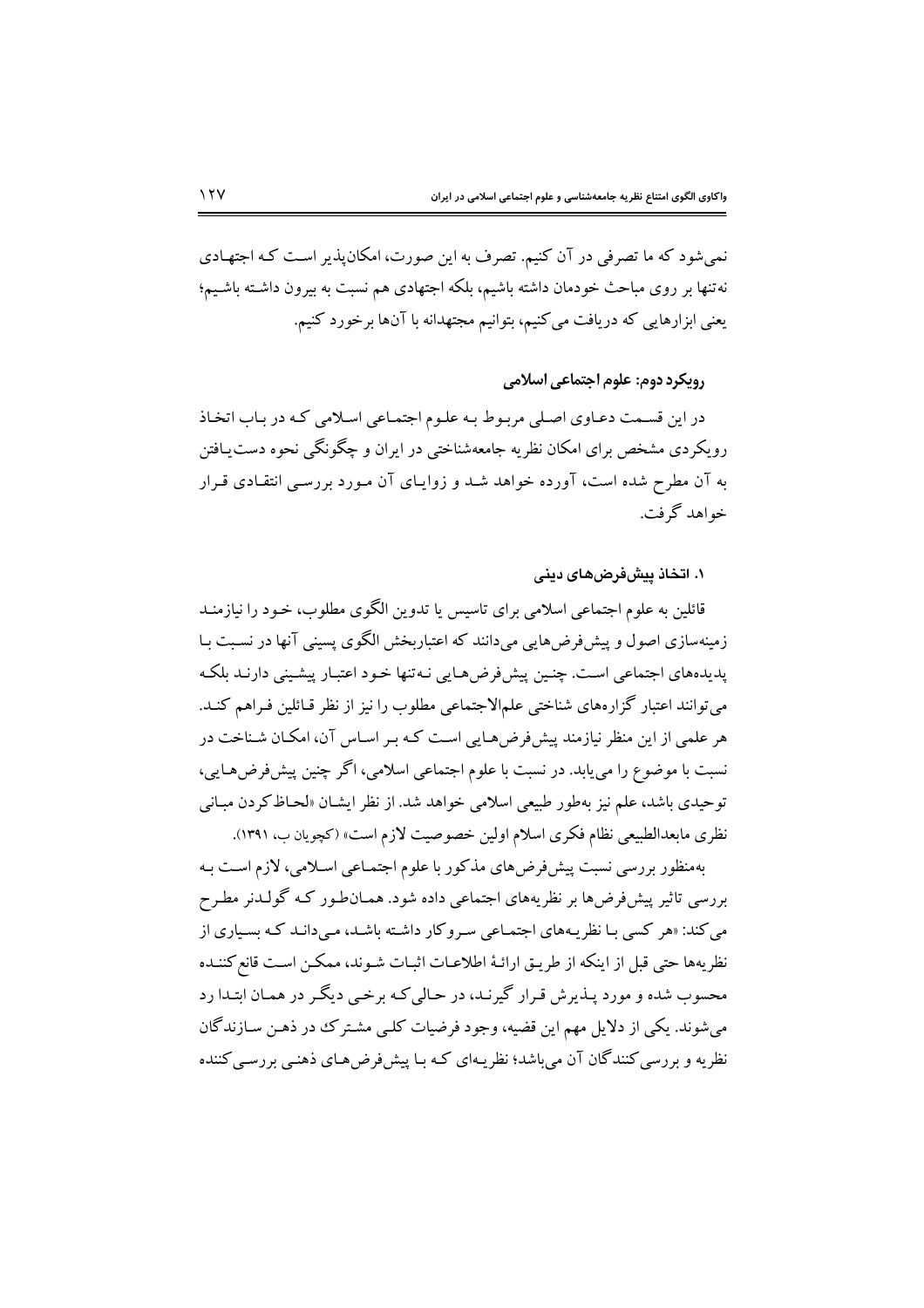نزدیک باشد و جایی در تجربیات شخصی او داشته باشد، از نظر روانبی آسـانتـر پذیرفتـه می شود. علت پـذیرش آن، ایـن اسـت کـه ایـن فرضـیات، بخشـی از فرضـیات کلـی ذهـن بررسی کننده را تشکیل میدادهاند که او مستقیما و بـه وضـوح بـا آنهـا مواجـه نشـده بـوده است؛ زیرا در دورنمای ذهن او جای داشتهاند، اما اکنون که صریحا بـه شـکل یـک نظریـه ارائه میگردد و یا به علت وجود تشـابه ذهنـی و یـا تاییـد و تکمیـل فرضـیات ذهنـی خـود شخص، به آسانی مورد پذیرش قرار می گیرد» (گولدنر، ۱۳۶۸: ۴۸).

در شکل گیری گونههای شناختی علمی، «فرضیات کلی» در مقیـاس هـای مختلـف و در حیطههای گوناگون نفوذ می کنند. ترتیب قرارگرفتن آنهـا ماننـد یـک مخـروط واژگـون است که در راس آن واقع شدهاند. این فرضیات کلی کـه در راس مخـروط قـرار دارنـد، از بزرگ ترین وسعت برخوردار بوده و بدون هیچ محدودیتی می توانند در همهٔ زمینـههـا نفـوذ کنند. آنها اعتقاداتی بسیار کلی را در مورد جهان دربرمی گیرند و فرضیات جهـانی نامیـده شدهاند. این نوع فرضیات بهطور کلبی جهتدهنده بوده و می توانند کلیه تجربیات ناآشـنا را بامعنی سازند. فرضیات جهانی، ابتدایی ترین و نافـذترین اعتقـادات را در مـورد برداشـت از واقعیت تشکیل میدهند. این فرضیات می توانند اعتقاداتی در مورد اینکه جهـان و آنچـه در آن است، اصولا يكيارچه بوده و يـا چندگونـه مي باشـد و يـا جهـان، اصـولا از پيوسـتگي و اتحاد (بدون در نظرگرفتن یکپارچگی و یا چنـدگونگی) برخـوردار اسـت و یـا پراکنـده و متفرق میباشد را در برمی گیرنـد. فرضـیات جهـانی کـه در واقـع تعصـبات و گـرایشهـای درونی افراد را تشکیل میدهند، تمایلات و عقایدی هستند که می توان آنها را «متافیزیک» خواند که گاهی سویههای متوهمانه نیز پیدا می کنند. گولـدنر، فرضـیات کلـی کـه کـاریرد محـدودتري در مـورد جامعـه و انسـان دارنـد را «فرضـيات زمينـهاي» مي خوانـد. فرضـيات زمینهای، همان فرضیات کلی هستند که در مورد یک حیطه یـا زمینـهٔ خـاص و اعضـای آن به کار برده می شوند و از جمله توهمات آن حوزه بهشـمار مـی آینـد. فرضـیات زمینـهای در مورد انسان و جامعه می تواننـد مـثلا عقایـدی را در مـورد اینکـه انسـان اصـولا منطقـی و پـا غیرمنطقی است و یا اینکه جامعه اصولا پایـدار یـا ناپایـدار اسـت و یـا مشـکلات اجتمـاعی بهطور خودبهخود و بدون برنامهریزی قابل حل می باشند و یا رفتار انسان غیرقابـل پیش بینـی است، یا انسانیت بشر تنها مبتنی بر احساسات و عواطف اوست را دربر گیرند (همان: ۴۹). وی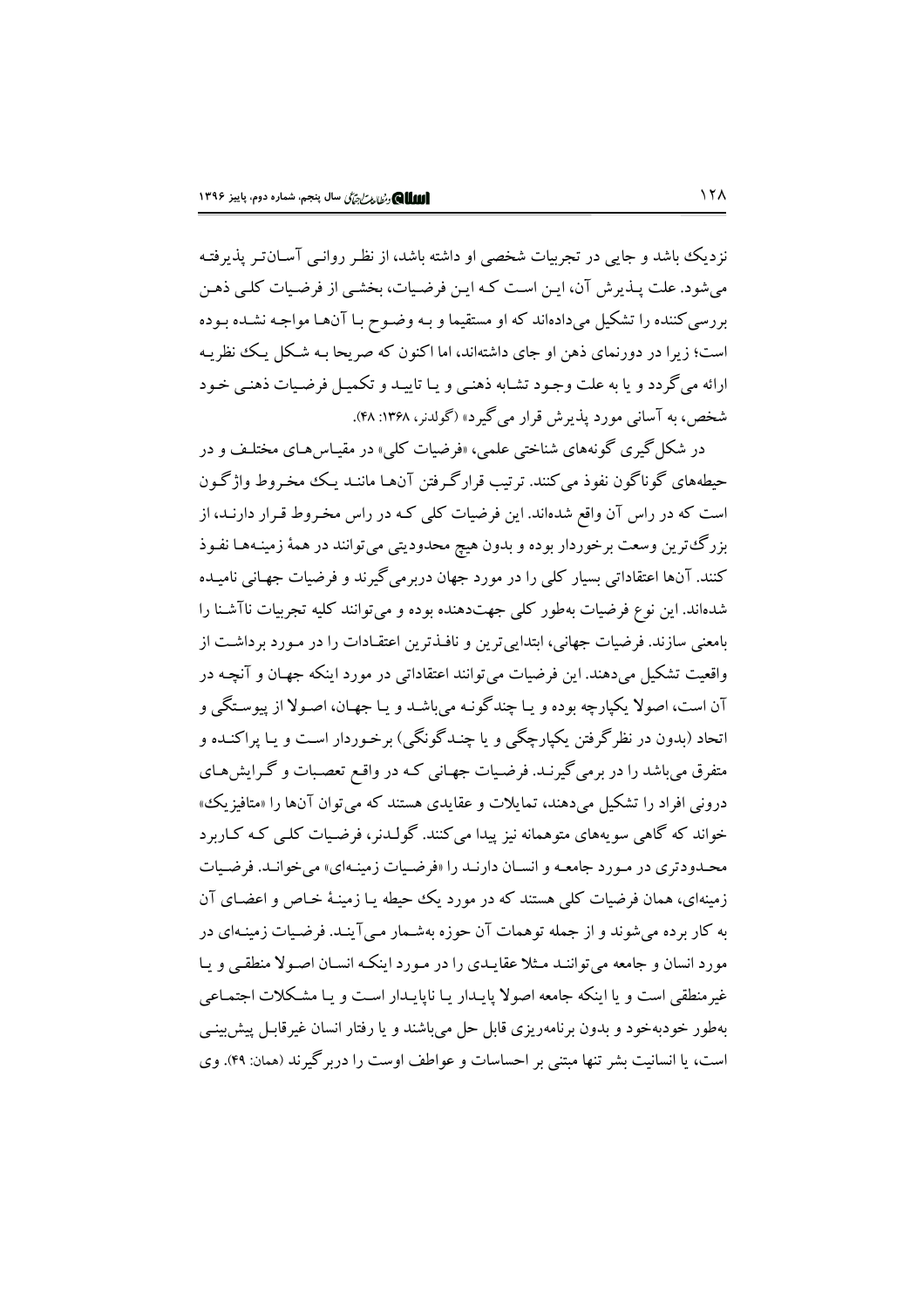معتقد است، جامعهشناسان هم از فرضیات کلی استفاده می کنند و هم تحت تاثیر آنها قـرار دارند و این مسئلهای تجربی است که جامعهشناسان میتوانند آن را مورد مطالعه قرار داده و تایید نمایند. در این صورت، اگر هدف رسـمی جامعهشناسـی، کشـف خصوصـیات دنیـای اجتماعی باشد، چگونه ممکن است این شناخت از طریـق فرضـیات از پـیش تعیـین شـده بـه دست آید. آیا لازم است که اکتشافات جامعهشناسی به علت وجـود ایـن فرضـیهها محـدود گردد و یا تابع آنها باشد. وی تاکید می کند در بعضی موارد چنـین عملـی صـحیح بـوده و جامعهشناسی انتخاب دیگری ندارد و ناچار است در چارچوب فرضیات موجود عمل کنـد. اما در صورتی که با آگاهی کامل از افکار و اندیشههای خـود، مطالعـاتش را انجـام دهـد، حداقل می تواند این فرضیهها را مـورد آزمـایش قـرار داده و ارزش و صـحت هـر یـک را مجددا بررسی نماید. در واقع، نکته مهم آن است که اگـر گفتـه شـود جامعهشناسـی تحـت تاثیر فرضیات زمینهای سازندگان\ش شکل گرفته، فقط به این موضوع اشاره شده است کـه جامعهشناسان هم داراي آسيبپـذيريهـاي انسـاني در مـورد تعصـبات فرهنگـي ميباشـند؛ هرجند رهایی از این تعصیات مشکل تر از کنارگذاردن تعصیات نژادی است؛ زیبرا از آنجیا که تعصبات نـژادي، منـافع گروههـايي از اعضـاي جامعـه را مسـتقيما بـه خطـر مـي|نــدازد، اعتراض و مقاومت ايـن گروههـا، باعـث افـزايش آگـاهي اجتمـاعي نسـبت بـه وجـود ايـن تعصبات مي گردند. در واقع، هـدف نهـايي تاكيـد بـر پيشفرضهـا عميقترنمـودن آگـاهي جامعهشناس نسبت به این است که در یک ججامعه خاص و در عصری مشخص، او کیست و چیست و چگونـه نقشهـا و اعمـال اجتمـاعیاش بـر کـار او بـهعنوان جامعهشـناس تـاثیر می گذارد و توجه به این امـر در عمیقترنمـودن آگـاهی جامعهشـناس نسـبت بـه خـودش و تقويت توانايي او در ارائه اطلاعات معتبر درياه جهان اجتمـاعي مي باشـد (همـان: ٥٣٧ و ٥٢٨). در واقع، خصلت متمایز جامعهشناسی تاملی گولدنر که بر آن تاکید می کند، رابطهای است که میان جامعهشناس بودن و انسان بودن برقرار میسازد و یا رابطهای که میان انسـان و نقشـی که ایفا می کند، پدید می آورد. جامعهشناسی تاملی وی، تصویر متعارف از نقش جـدا شـدهٔ محقق را مورد انتقاد قرار میردهد و شیوهٔ دیگری را در نظر دارد کـه هـدف آن دگرسـازی رابطه جامعهشناس با حرفهاش میںباشد.

بیر این اساس، اینکه عبالم اجتمـاعی بخواهـد از فرضـیات دینـی مشـخص جهـت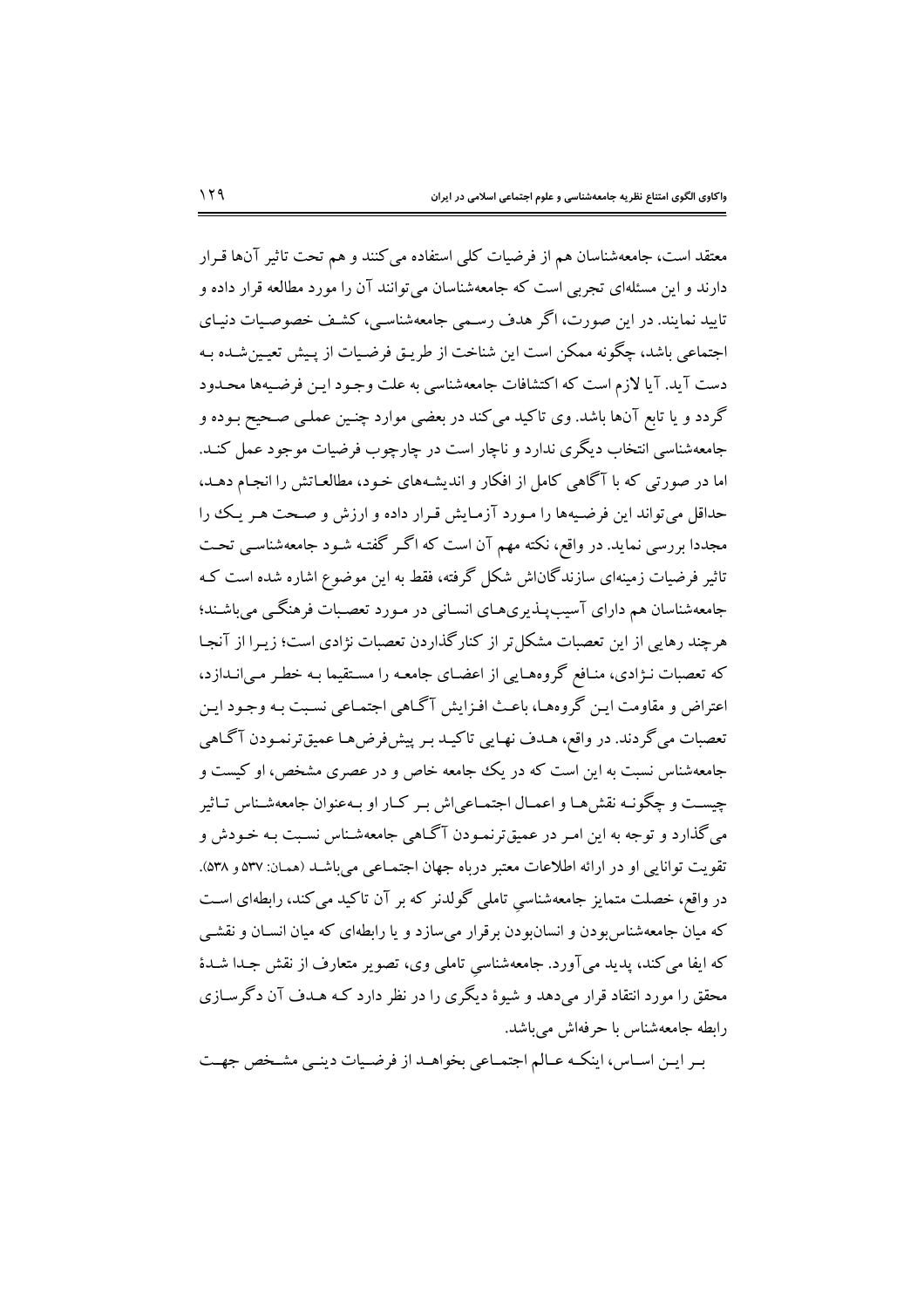صورتبندي به واقعيت اجتماعي شروع كند، صرفا مزيت تعين بخشـيدن بـه علـم اجتمـاعي اسلامی و ایجاد زمینه برای بحث از پدیدهها با نگاهی اسلامی را فراهم نمی کند بلکـه خـود .<br>نوع نگاه به پدیدهها را نیز محدودیت میبخشد و این خود موانعی را نیز از پیش فرضهـا بـه علم اجتماعی تحمیل می کند. لازم است برای افـزایش دقـت در بحـث از علـوم اجتمـاعی اسلامی به سویههای منع کننده چنین پیش فرضهایی نیز توجه شود. از طرف دیگـر، کســانی که تمایل به شناخت انسان و جامعه بـا پیش فرض هـای دینـی دارنـد، و گمـان می کننـد ایـن قضیه میتواند در شناخت بهتر به آنان یاری رساند (چه نسبت به این قضیه خودآگـاه باشـند و چه ناخودآگاه)، کسانی اند که عمیقترین فرضیات آنان نسبت به انسان و جامعـه برگرفتـه از دین است. چنین افرادی همچون تمام نظریهپردازان دیگر، بدون شک با همـان فرضـیات کلی و زمینهای که جهان بنی آنان را شکل می دهد، نظر په پر دازی می کننـد. آنـان می تواننـد نظریاتشان را برای تبیین و تحلیل مسائل ارائه کنند و به محک منتقدین بگذارند. بنـابراین، بر اساس نیاز به اتخاذ پیشفرضهای دینی، نمیتوان برای مرزبندی در جهت تعریف رشته علمي مجزايي ضرورتي قائل شد؛ چراكه اين ضرورت بر تمامي علوم حاكم است و موانـع خاص خود را نیز در یی دارد.

#### ٢. دين بهعنوان موضوع علم

برخی از قائلین به علوم اجتماعی اسلامی، امکان شکل گیری و تعیّن بخشیدن به آن را سا قراردادن دین بهعنوان موضوع دنبال می کنند. از این طریق، این امکان وجود دارد تـا بتـوان از موضوعی دینی کسب تعیُّن کرد و به علم دینی رسید. از ایـن منظـر «حیثیـت، قیـدی لازم است تا علم به دینی یا غیر دینی متصف شود. یکی از این حیثیتها بـهلحاظ موضـوع، علـم است که اگر موضوع دانش شما، دین بود، گفته میشود این علم دینی است و اگر موضوع غیر دین بود، این علم غیردینی میشود» (بارسانیا، ۱۳۹۵). در اینجا، اگر منظور تثبیت استقلال موضوع علمی نوبنیاد است، باید به این نکته توجه کـرد کـه اسـتقلال موضـوع نـه بـهمعنـای تعیین امر مورد بحث، بلکه استقلال در صورت پدیـداری اسـت کـه سـعی در شـناخت آن داریم. دورکیم، در فصل اول کتاب قواعد روش جامعهشناسی در باب موضوع علـم جدیـد جامعهشناسي به بررسي ويژگيهاي مربوط به «واقعيت اجتماعي» مي پردازد و تلاش مي كند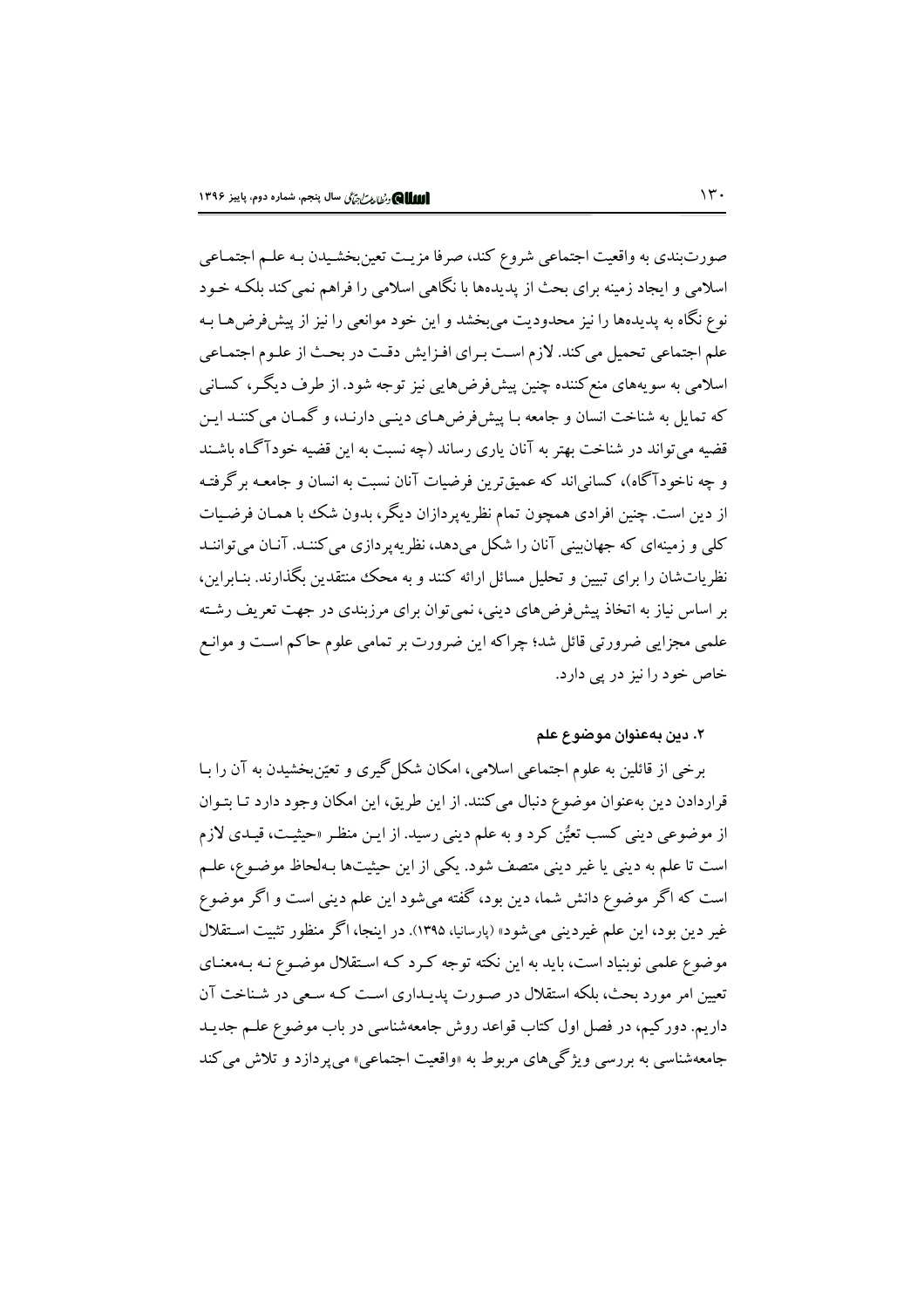تا جنبههای ویژه و منحصر بهفرد آن را توضیح دهـد تـا بتوانـد بـر اسـاس چنـین موضـوعی، روشهای معتبر بررسی آن را توضیح دهد (دورکیم، ۱۳۸۷: ۲۷-۳۷).

طباطبایی، که از قائلین الگوی امتناعی بود با ارجاع بـه دورکـیم تـلاش میکنـد تـا ایـن جنبه از وضع موضوعی در جامعهشناسی را توضیح دهد. به زعم وی، دورکیم قائـل اسـت: «نظمی از امور وجود دارد که دارای سرشتی بس ویژه است؛ این امبور شبوههای کنش، اندیشیدن و احساس است که بیرون از فرد قرار داشته و دارای نیروی اجباری است کـه از مجرای آن خود را بر او تحمیل می کند. پس این امور را نمی توان با پدیـدارهای ارگـانیکی اشتباه کرد؛ زیرا این امور مبتنی بر تصورات و کنشهایی است که با پدیدارهای نفسانی نیـز که جز در وجدان فرد و به واسطهٔ آن وجود نـدارد، نبایـد اشـتباه کـرد. بنـابراین ایـن امـور، .<br>نوعي جديد به وجود مي آورند و آنها را بايد به صفت اجتماعي متصف كرده و آن صفت را مختص آن امور دانست. این صفت با آن امور متناسب است؛ زیرا روشن است کـه چـون فرد، محل انبعاث آنها بهشمار نمي آيد، شالودهاي جز جامعه نمي توانند داشته باشـند، خـواه ۔<br>جامعۂ سیاسی در کلیت آن باشد، خواہ یکی از گروہھای جزئی باشـد کـه آن جامعـۂ کلـی شامل آنهاست، مانند گروههای مذهبی، مکاتب سیاسی، ادبی، اتحادیـههـای صـنفی و جـز آن. از سوی دیگر، این صفت، نیز، تنها با امور اجتماعی تناسب دارد؛ زیـرا واژهٔ «اجتمـاعی» معنای محصلی ندارد، مگر به ایـن شـرط کـه تنهـا مبـین پدیـدارهایی باشـد کـه منـدرج در هیچ یک از مقولهٔ اموری که تاکنون تشکل یافته و مورد تعریف قرار گرفتهاند، نباشد. پـس، این امور در قلمرو خاص جامعهشناسی قرار می گیرند» (طباطبایی، ۱۳۹۱: ۱۲۹).

بدین تر تیب جامعهشناسی بهعنوان علمی مستقل، تلاش برای شناخت ظـاهر پدیـدارهایی است که در جامعه و در زندگی اجتماعی تاثیری ایجابی دارند و این شناخت مبتنی بر منطق که بهعنوان گفتاری منسجم تدوین میشود، با بررسی و فهـم سـاحت مشخصـی از زنـدگی انسانی که نمی تواند به ساحات دیگر تقلیل داده شود، به دست میآید و از این جهت است که شانیت علمی مستقلی پیدا می کنـد. دیـن، تعیین کننـده غایـاتی اسـت کـه تمـام سـاحات زندگی انسان را دربرمیگیرد و از این جهت میتوانـد همچـون سـایر حوزههـا، الهـام.بخش عالمان اجتماعی نیز باشد اما به صرف اینکه موضوعی دینی است، ضرورت تعین یافتن علـم اجتماعی اسلامی پدید نمیآید. هنگامی که دین، موضوع علـم باشـد، از آنچـه تعـینبخش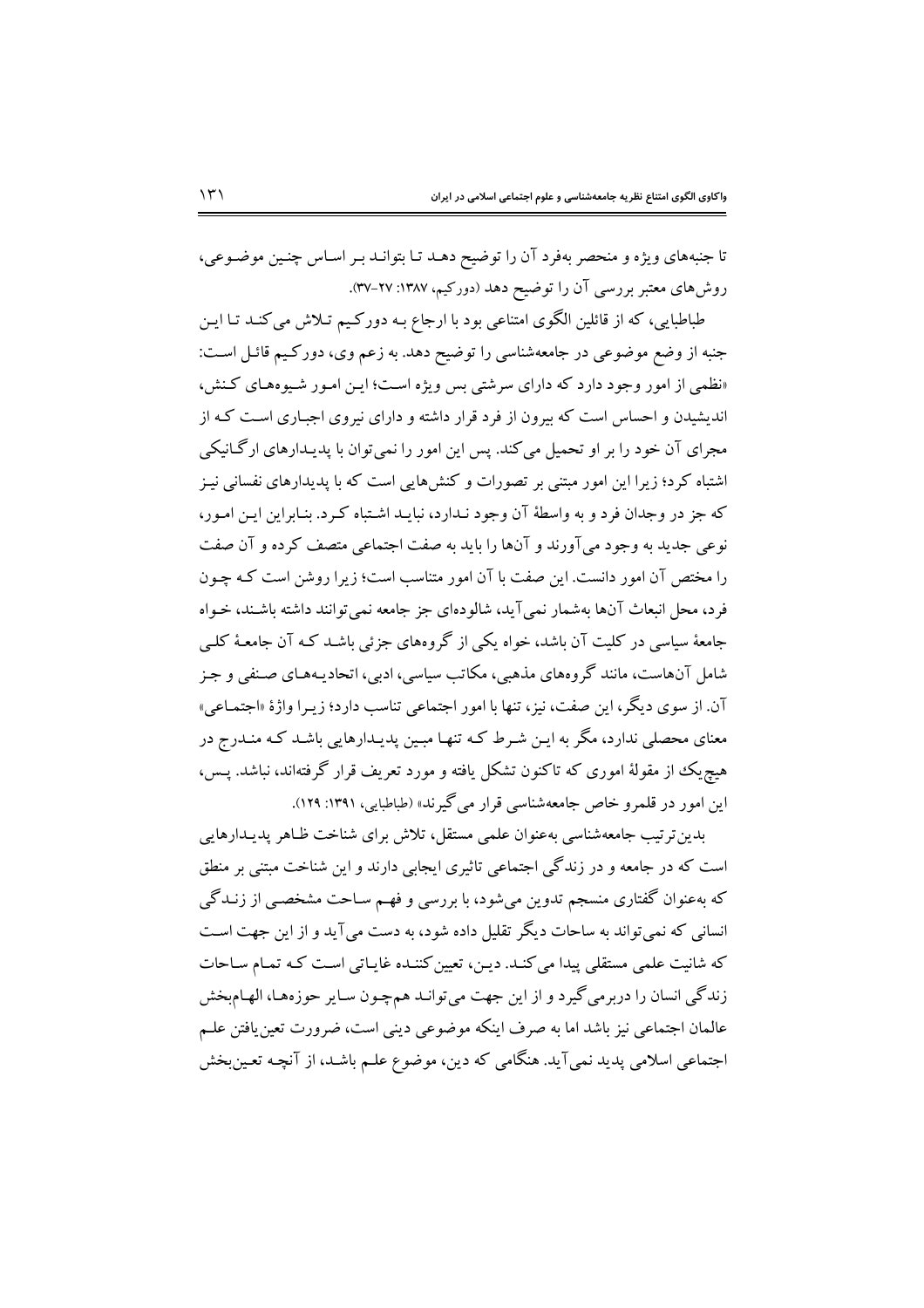غایات است در مقام امر دادهشده، نشـانده می شـود و از آن چیـزی فروتـر از آنچـه هسـت، طلب مي شو د.

۳. روششناسی دینی

برخي از قائلين به علوم اجتماعي اسلامي بـهدنبـال تعيُّن بخشـيدن بـه ايـن علـم از خـلال روششناسی دینی یا اسلامی هستند؛ روش هایی که به دلیل تعلق به سـاحت دینـی می تواننـد اعتباربخش نتایج معرفتی خود نیز باشند. در شناخت پدیده اجتماعی از این منظر می تـوان بـا میانجی قراردادن روش،های مذکور در نهایت، از اعتبار دین بهره گرفت و نتـایجی معتبـر را انتظار داشت. گاهی روشهای بنیادینی ملاک حجیتبخشی به علـم قـرار می گیـرد کـه در آن «قواعد کلمی تفکر به انضمام برخی از مبادی و اصول موضوعه در محدودهٔ یک موضوع خاص دنبال می شود؛ یعنی روش تفکر دربارهٔ یک حوزهٔ معرفتی خاص بر اسـاس برخـی از مبـاني و اصـول موضـوعه معـين شناسـايي ميشـود، آن اصـول موضـوعه، ممكـن اسـت هستي شـناختي و معرفتشـناختي باشـند كـه در علـوم مربـوط بـه خـود، بـه بحـث گـذارده مي شوند... مي توان بر اساس مفروضات معرفت شناختي و هستي شـناختي اسـلامي و بـر اساس عقل، نقل، وحي و شهود و تجربه، هم نظريه و هم روش خـاص بـه آن توليـد كـرد» (يارسانيا، ١٣٨٨: ٥٠).

در اینجا این نکته حائز اهمیت است که علوم اجتماعی جدید بـهدنبـال تحـول در مبـانی معرفتی در فلسفهٔ جدید غرب تاسیس شـد. بـه عبـارتی بـا تغییـر جهتـی کـه کلاسـیکـُهـای جامعهشناسی با اتخاذ رویکردی ویـژه بـه دادههـای اجتمـاعی پیـدا کردنـد، تاسـیس علـوم اجتماعی امکان پذیر شد. اصل جامعهشناسان کلاسیک، دورکیم، وبر و مارکس با گسستی معرفتی با رئالیسم مرسوم زمانه خود همراه بود. مارکس، بـا اصـالـتدادن بـه عامـل تـاریخی برای بازسـازی جهـان خـارج، وبـر بـا فاصـلهگرفتن از توصـيف امـر واقـع و تكيـه بـر فهـم پیچیدهترین نسبتهای معنادار میان پدیدارها و دورکیم با فاصلهگرفتن از تجربه شـعور عـام و رئالیسم بنیادین آن و تاکید بر مواجهه بـا امـر اجتمـاعی بهمثابـه شـی، کـه ایـن شـیئیت بـه جایگاه معرفتی آن بازمی گردد نه منزلت وجودی دادهها، راه را برای تاسیس علمـی نوبنیـاد فراهم کردند. به عبارتی، تغییر در رویکرد، عامل اصلی شکل گیری علم جامعهشناختی بـود.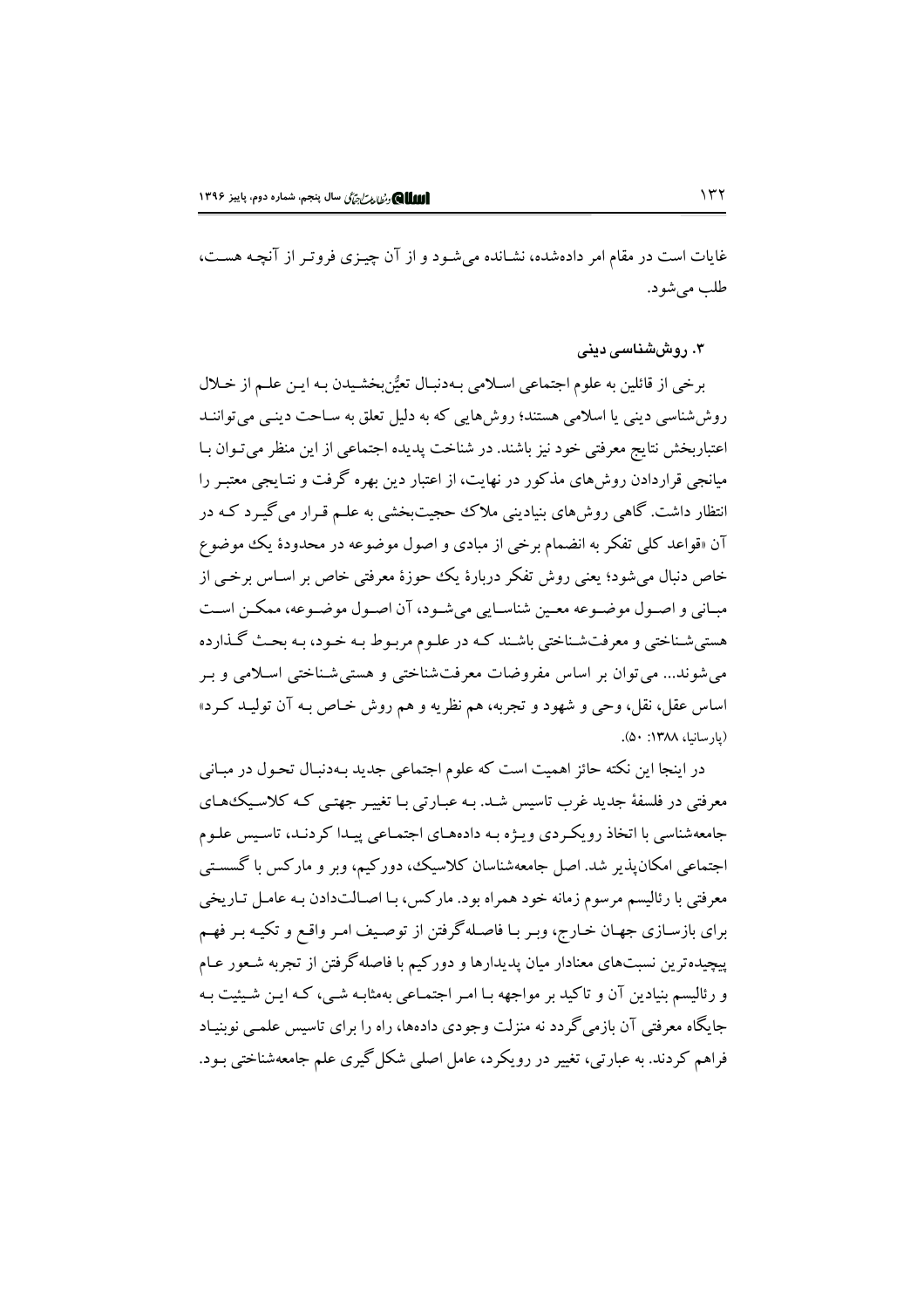مشکل تغییر موضع نسبت به مبانی معرفتی علوم اجتماعی جدید و گسستی کـه تاسـیس ایـن علوم با تکیه بر آن امکان پذیر شده، مشکلی بنیادی است و انتقال این علـوم از مغـرب زمـین به دیگر حوزههای تمـدنی، جـز از مجـرای تـاملی جـدی در مبـانی علـوم اجتمـاعی جدیـد امکان پذیر نخواهد شد. چنین بازاندیشی در باب مبانی اسلامی موثر بـر علـوم اجتمـاعی نیـز ضرورت دارد. از این رو، باید به این مساله پاسخ گفت کـه اینکـه شـناخت عـالم از طریـق وحي يا نقل باشد، چگونه مي تواند رويكردي ويژه به دادههاي اجتماعي را صورت دهد. بـه عبارتي، اينكه مباني معرفتي را بخواهيم وحي يا نقل قرار دهيم، چـه ضـرورت روش شناسـي و معرفتشناسی را می توان برای آن متصور شد. آنچه در این بخش توسط قائلین باید مورد توجه جدّی قرار گیرد، شفافیت روش شناختی است که از منظر آن بهدنبال اعتباربخشیدن بـه محتوای گزارههای شناختی هستند. مبـانی دینـی کـه از دل آن، روشهـایی اتخـاذ می شـود صرفا نباید به نحو ادعایی فرض شوند. اینکه به صورت عملیاتی چگونه چنین مبـانی امکـان مطالعه یا شناخت متفاوتی را ایجاد می کنند، اهمیت دارد. بنابراین، اگر ادعایی وجـود دارد، .<br>باید مشخص شود که مختصات روشی کـه از دل وحـی یـا نقـل در خواهـد آمـد، چیسـت، نحوه جمع آوري دادهها يا مواجهه با آنها چگونه است. بايد به وضوح تشريح شود كه هــم قابلیت ارائه و هم بررسی را داشته باشد. در غیر این صورت، چنین دعوی مبهم و نـامفهومی، چگونه خواهد توانست مودي به تاسيس علوم اجتماعي نويني باشد.

## ۴. کافینبودن روشهای پوزیتویستی

نمونههای تحقیق حاضر و اغلب افرادی که قائل به علـوم اجتمـاعی اسـلامی هسـتند، بـر این عقیدهاند که تجربه نمیتواند کفایت لازم برای بررسی انسـان کـه دارای ابعـاد روحـانی است را داشته باشد. مگر می توان موضوعی سرشار از پیچیدگیها و ابعاد ارزشی و اخلاقبی را به صورتهایی مادی فروکاست و از خـلال آنهـا، او را شـناخت. از ایـن منظـر، «تجربـه برای تولید یک دستگاه علمی کفایت نمی کند، با تجربه کفایت نمی کند که به همهٔ حقیایق و متعلقات آن دست پیدا کنیم. ما اگر عقل را هم به کار بگیریم باز هم کـافی نیسـت، بایـد وحی را به کار بگیریم که آن هم برای ما انسـانهای عـادی کفایـت نمی کنـد، بایـد تزکیـهٔ نفس بکنیم، نفس را مستعد کنیم تا بتوانیم با شهود به چیزهایی دست پیـدا کنـیـم. یکـُیـک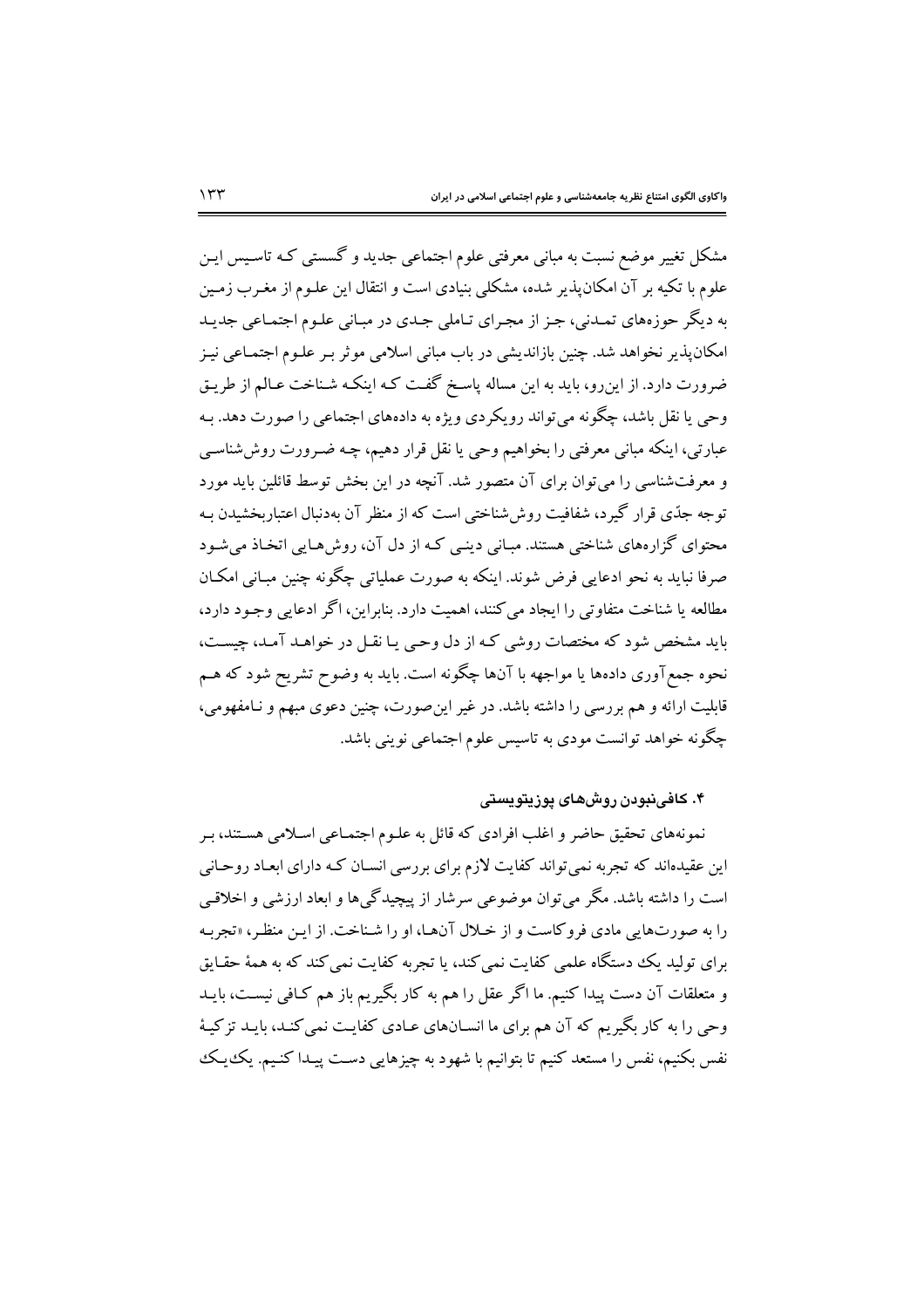اینها کفایت نمی کنند بلکه همهٔ اینها باید با هم به کـار بسـته شـوند؛ معرفـت صـائب صحیح، جامع و کامل، برایند کارگرفت و فرایند به کاربست همهٔ این مجاری با هم است» (, شاد، ۱۳۹۳).

اینکه تجربه در معنای تقلیل گرایانـه حسبی اش، بـرای شـناخت امـر اجتمـاعی کفایـت نمی کند، نقدی موجه و قابل اعتناست. امـا همـین مسـئله سـالهاسـت کـه در جامعـهٔ علمـی مطرح شده و کسانی در جستوجوی یافتن راهبی بـدیل بـرای آن بر آمدنـد کـه بتوانـد ملزومات علم را رعایت کند. در واقع، از قرن نوزدهم که میان علوم طبیعـی و علـوم انسـانـی تمایز گذارده شد، اختلاف نظرهای اساسی بروز پیدا کـرد. کسـانی معتقـد بودنـد راه علـوم انسانی هماننـد علـوم طبیعـی اسـت و بایـد از روشهـا و اهـداف علـوم طبیعـی بـرای علـوم اجتماعی استفاده کرد. روش علوم طبیعی که مبتنی بر فرضیهٔ اتحاد کلی بشر است، هنگـامی که برای مطالعهٔ انسان به کار گرفته شود، مشکلاتی را ایجاد می کند؛ زیرا تفاوتهای ملی و طبقاتی که به وضوح قابل رویت هستند، را نادیده می گیرد و همچنین قرار آن بر ایـن اسـت که از علوم اجتماعی برای کنترل انسان استفاده شود. این نوع نگـرش بـه علـوم اجتمـاعی از جانب پوزیتیویسم خام و تقلیل گرا حمایت میشد. اما در مخالفت بـا ایـن دیـدگاه، تصـور دیگری از علوم اجتماعی پدید آمد که شیوههای دیگری را ضروری مـیدانسـت. از جملـه تفهم، شهود تاریخی، نزدیکی درونی با موضوع مورد مطالعه به جـای حفـظ فاصـله از آن و ارتباطی درونی با آن به جای بررسی بیرونی آن. این برداشت از علوم اجتماعی تمام پدیدههای اجتماعی را متشکل از انسانها و معانی مشترکی میدانست که انسانها بـه وجـود آوردهاند. بدین ترتیب، از این منظر پدیدههای اجتماعی دارای ماهیت شکل یافتهٔ ابدی نبوده و موجودیتی جدای از انسان ندارند. بر این اساس، برای فهم جهان بیرونی بایـد بـه شـکافتن درون پرداخت و آگاهی نسبت به خود، شرط ضروری کسب آگاهی نسبت به جهان است. در اینجا بود که تـلاش،هـاي بسـیاري از جانـب افـراد متعـددي از جملـه وبـر، بـراي معرفـي روشهای همدلانهای که بتواند اقتضائات علمی را دربربگیرد، صورت گرفت. از طرف دیگر، در اینکه علم مدرن، حقیقت را تمام و کمـال ارائـه نمی دهـد، مناقشـهای نیسـت. امـا دعوي عالمانِ علم مدرن نه شناسايي حقيقت، بلكـه بـه حيطـه آگـاهي و شـناخت رسـاندن زوایای واقعیتی است که در جریان زندگی حاکم است و این ممکن نیست مگـر بـا رعایـت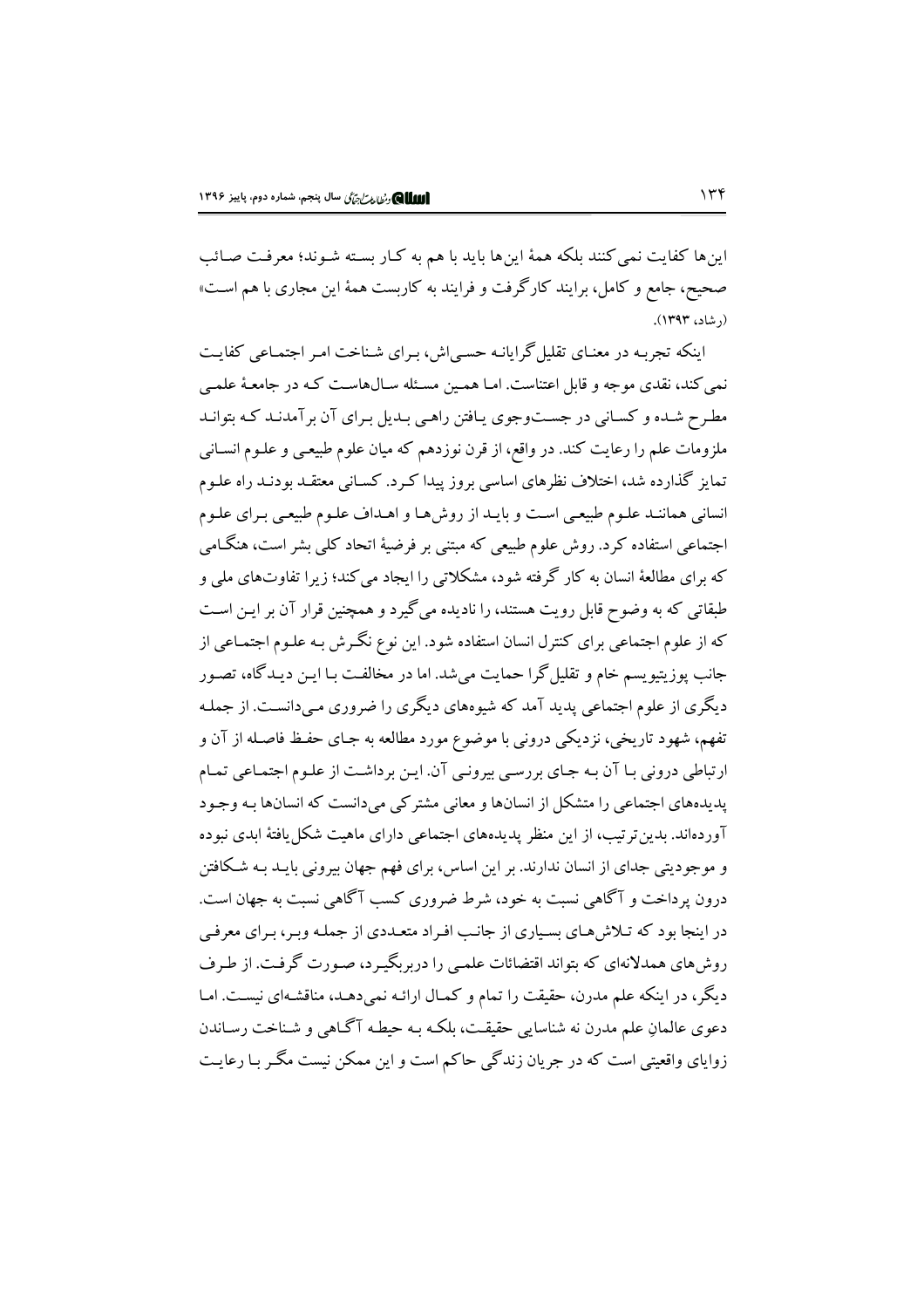اقتضائات علم و بـه محـك سـنجش قـراردادن تمـام نظريـاتي كـه در خـدمت توضـيح امـر اجتماعی اند. از این رو، نقد درستی است که در میان جامعهشناسـان، خصوصـا کلاسـیک،ها، مورد توجه و تاکید بوده است.

#### نتيجه گيري

موضوع اصلي در اين تحقيق، واكاوي دعاوي مربوط به الگوي امتناع انديشه جامعهشـناختي و علوم اجتماعی اسلامی بود. اینکه این دعاوی به چه معنایی به کـار بـرده شـدهانـد و بـرای توجیه آن چه استدلالاتی ارائه شده است. نتایج به دستآمده بدین گونه بـود کـه در درجـهٔ اول، صحبت از وضعیت امتناع بهمثابه آسیب علوم اجتماعی در ایران، بهمعنای حکـم قطعـی و صادرشدهٔ مرگ علوم اجتماعی و یـا از بـینِ رفـتن هرگونـه امکـان اندیشـه جامعهشـناختی نیست بلکه بهمعنای مشخصی به کار برده شده است. طباطبایی، بـهعنوان چهـرهٔ اصـلی ایـن رویکرد، بحث امتناع (تداوم در گسست)، را در مقابـل بحـث امکـان علـوم در مغـربزمین که بر مبنای گسست در تداوم (گسستهای متعدد از سنت) است، قرار داده و بـا مقایسـهای بنیادین، سعی در فهم وضعیت کنونی آگاهی در ایران داشته است. از نظر وی، امکان نیل به آگاهی از مجرای طرح بحران و تعمیق آن بهعنوان مفهومی بنیـادین اسـت. در وضـع ایـران امروز، تنها طرح بحران بـهعنوان مفهـومي بنيـادين مي توانـد مـؤدي بـه فراهم آمـدن شـرايط امکان حصول آگاهی باشد و لاجرم باید نه تنها از طرح پرسش آن بحران طفره نرفت، بلکه باید بحران را چونان مفهوم بنیادین پدیدارشناسبی وجـدان ایرانـی طـرح کـرد. از نظـر وی، مشکل آگاهی چنان که در ایدهآلیسم آلمانی و بهویژه در فلسفه هگل مطرح شده، کوششـی از این دست در جهت طرح پرسش آگاهی در آلمانی بود کـه در بحـران ژرف تجـدد فـرو رفته بود و در واقع، طرح ايـن بحـران و تامـل فلسـفي در آن، چونـان امكـان فراگذشـتن از «گسیختگی» ناشی از بحران و تاسیس نظریه وحدتی است کـه در نهایـت و بـهطور اساسـی، باید در حوزه اندیشه فلسفی طرح و راه برون(فتی برای آن پیدا شود. بنابراین، اگرچه انتقال آگاهی ممکن نیست، اما اتخاذ موضع جدید آگاهی، از مجرای طرح مشکل بحران امکان پذیر می تواند باشد و در واقع، با تکیه بر دستاورد فلسفه هگل، می توان مفهـوم بحـران را بهعنوان شرایط امکانگذار از بحران مطرح کرد.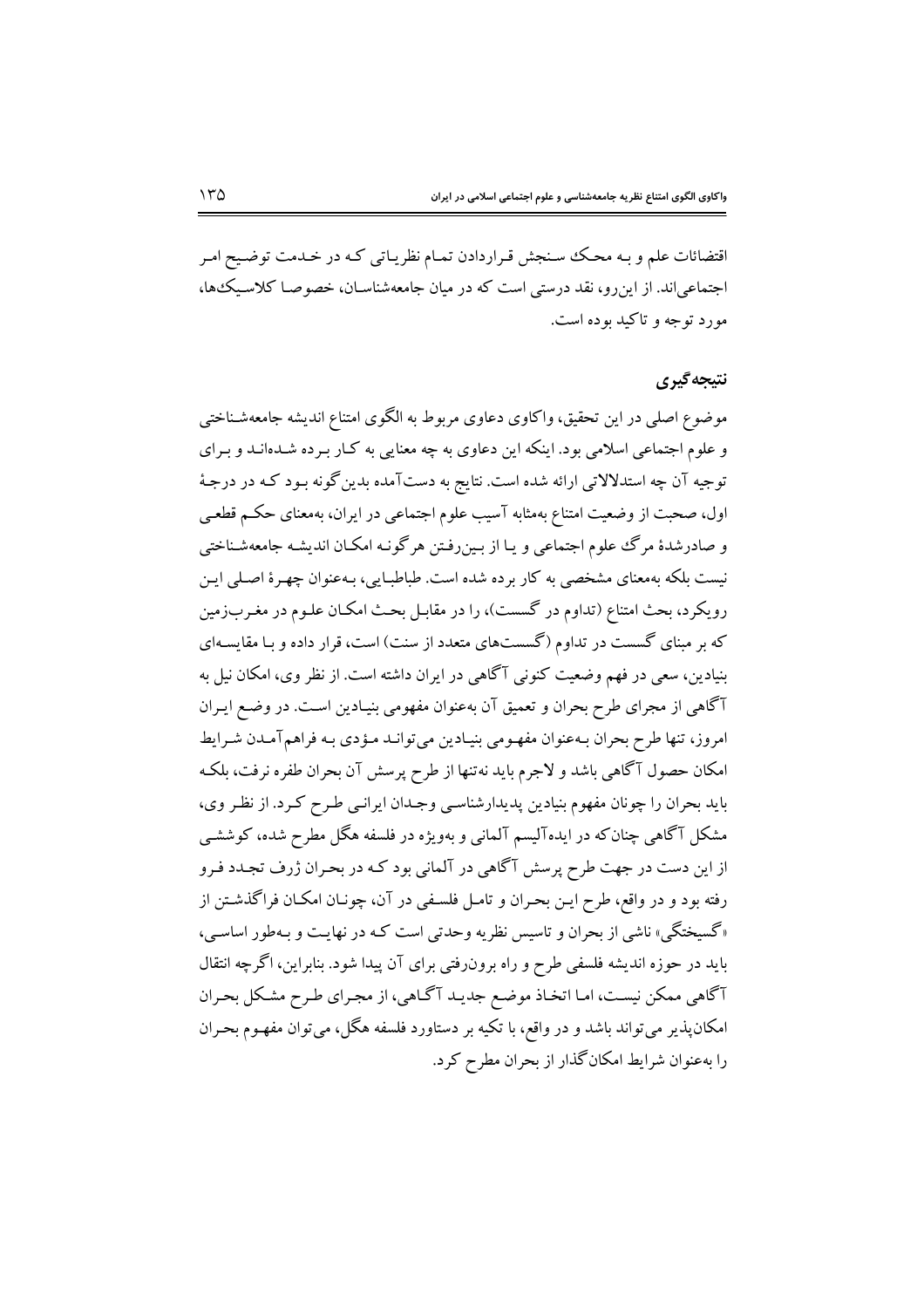دعاوی مربوط به علوم اجتماعی اسلامی نیـز ذیـل چهـار مولفـه (اتخـاذ پیشفرضهـای دینی، دین بهعنوان موضوع علم، روششناسی دینی و کافینبودن روشهای پوزیتویستی) قرار داده شدند و هر کدام مورد بررسی انتقادی قرار گرفتند. بررسی این دعاوی نشـان داد، در بحث از علوم اجتمـاعي اسـلامي، بـه طـرح ضـرورت ايـدهها و كليـاتي دربـاب دعـاوي یرداختـه شـده اسـت و گـاهي نقـدهاي بـهجايي كـه در ميـان جامعهشناسـان كلاسـيك نيـز مطمحنظر بوده، توجه شده است. در این مباحث، عمدتاً ملزومات و منطق بحث مورد توجه قرار نگرفته و جزئیات به دقت تفصیل نیافته است. بـدیهی اسـت تـا زمـانی کـه ملزومـات و اقتضائات علمي، مورد توجه قرار نگيرد، دعوي صِرف راه، به جايبي نخواهد بـرد. همچنـين، ضرورت دارد هر ادعایی، زوایای متعدد بحث خود را با شفافیت لازم مطرح کند و خـود را در بوته نقد اجتماع علمی قرار دهد. در صورت عملیاتی کردن و تطبیقپذیرسـاختن دعـاوی علوم اجتماعی اسلامی و پدیدههای نوین در ایران، می توان اعتبار آنها را مورد ارزیابی قرار داد.